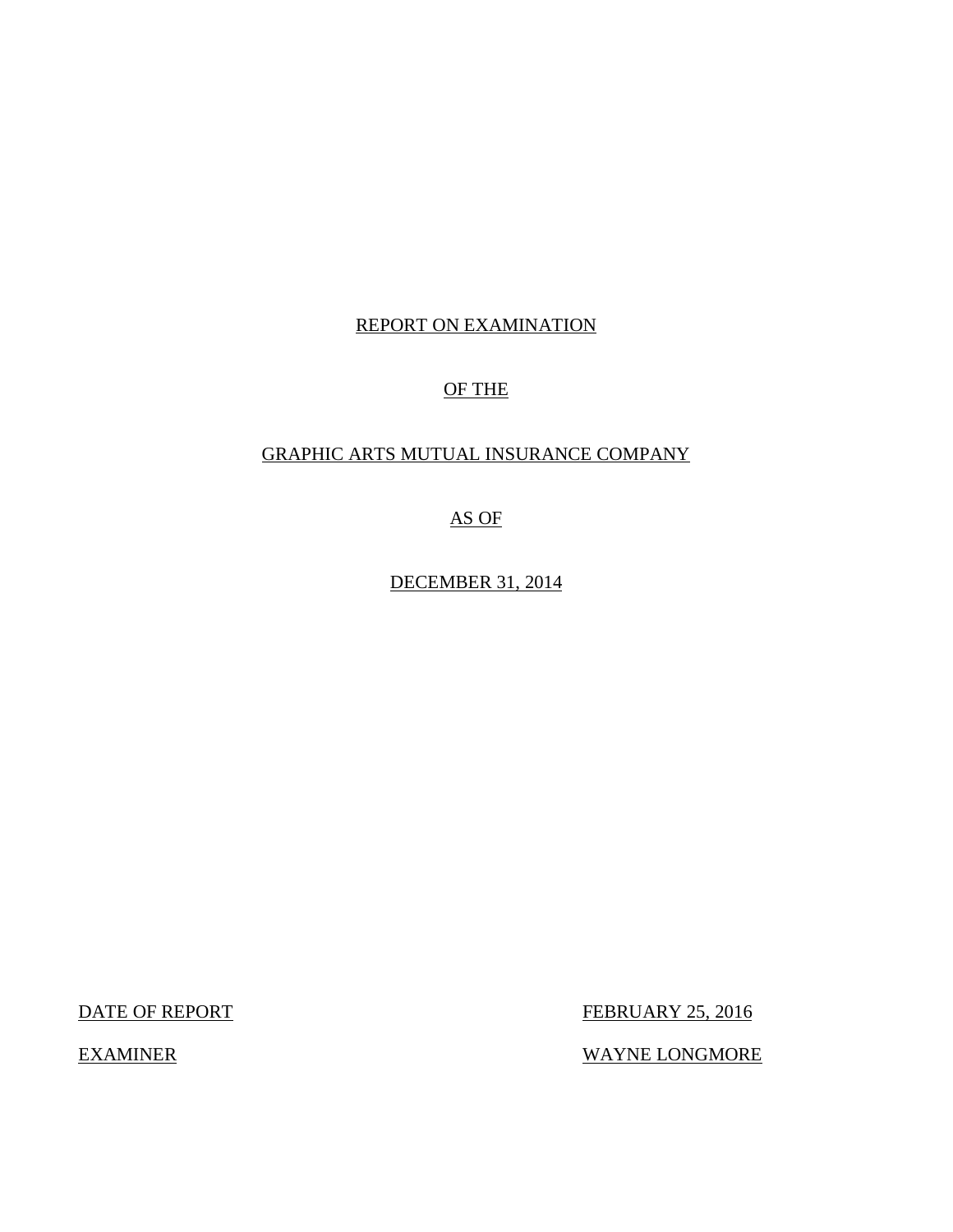# TABLE OF CONTENTS

| <u>ITEM NO.</u>  |                                             | PAGE NO.       |
|------------------|---------------------------------------------|----------------|
| 1.               | Scope of examination                        | $\overline{2}$ |
| 2.               | Description of Company                      | 3              |
|                  | A. Management                               | $\mathfrak{Z}$ |
|                  | B. Territory and plan of operation          | 5              |
|                  | C. Reinsurance                              | 6              |
|                  | D. Affiliated group                         | 11             |
|                  | E. Significant operating ratios             | 13             |
|                  | F. Accounts and records                     | 13             |
| 3.               | <b>Financial statements</b>                 | 15             |
|                  | A. Balance sheet                            | 15             |
|                  | B. Statement of income                      | 17             |
|                  | C. Capital and surplus account              | 18             |
| $\overline{4}$ . | Losses and loss adjustment expenses         | 18             |
| 5.               | Compliance with prior report on examination | 19             |
| 6.               | Summary of comments and recommendations     | 21             |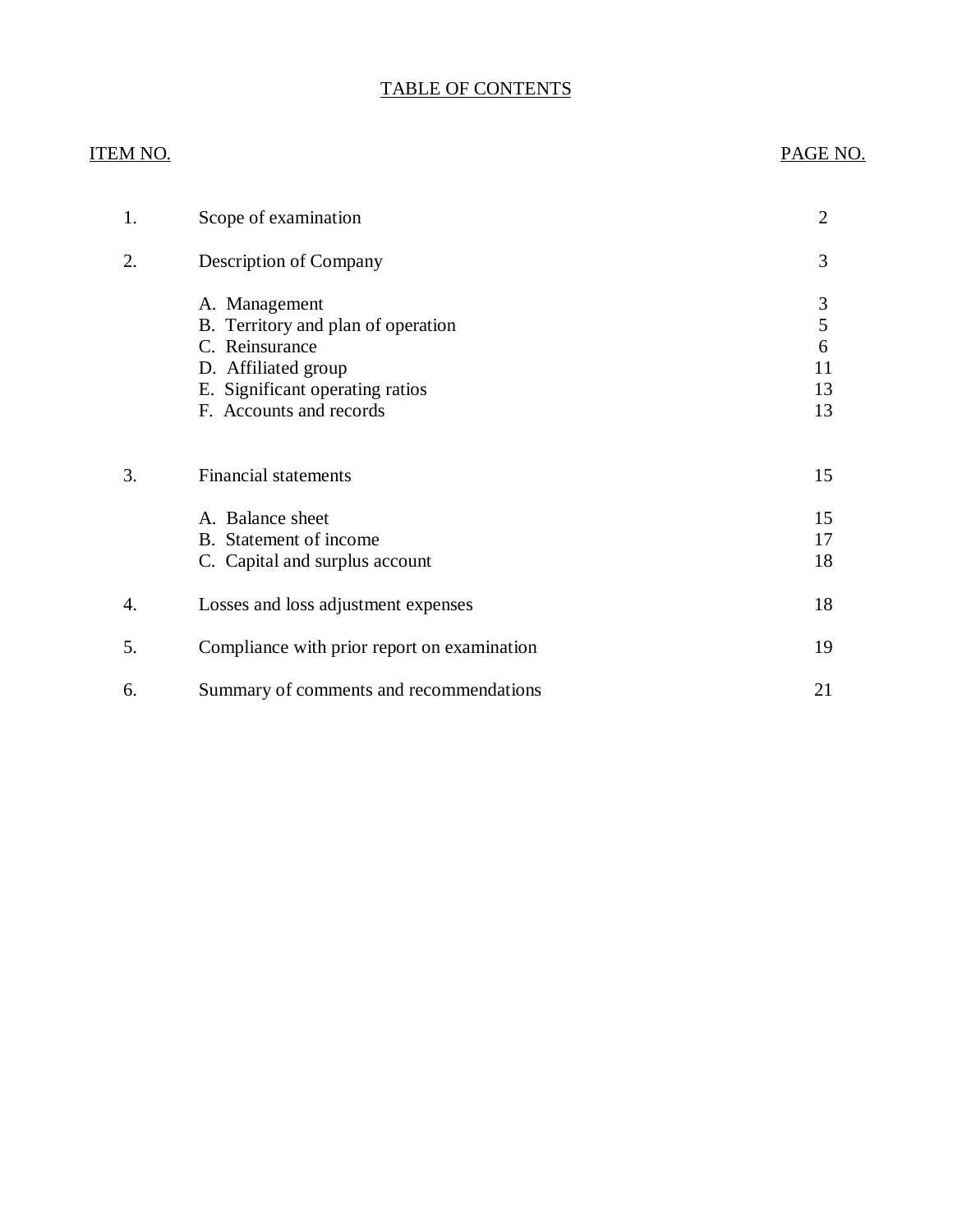

# NEW YORK STATE *DEPARTMENTof*  FINANCIAL SERVICES

Andrew M. Cuomo **Maria T. Vullo** Maria T. Vullo Maria T. Vullo Maria T. Vullo Maria T. Vullo Governor Superintendent Superintendent Superintendent Superintendent Superintendent Superintendent Superintendent

February 25, 2016

Honorable Maria T. Vullo Superintendent New York State Department of Financial Services Albany, New York 12257

Madam:

Pursuant to the requirements of the New York Insurance Law, and in compliance with the instructions contained in Appointment Number 31221 dated September 26, 2014 attached hereto, I have made an examination into the condition and affairs of Graphic Arts Mutual Insurance Company as of December 31, 2014, and submit the following report thereon.

Wherever the designations "the Company" or "GAMIC" appear herein without qualification, they should be understood to indicate Graphic Arts Mutual Insurance Company.

Wherever the term "Department" appears herein without qualification, it should be understood to mean the New York State Department of Financial Services.

The examination was conducted at the Company's home office located at 180 Genesee Street, New Hartford, NY 13413.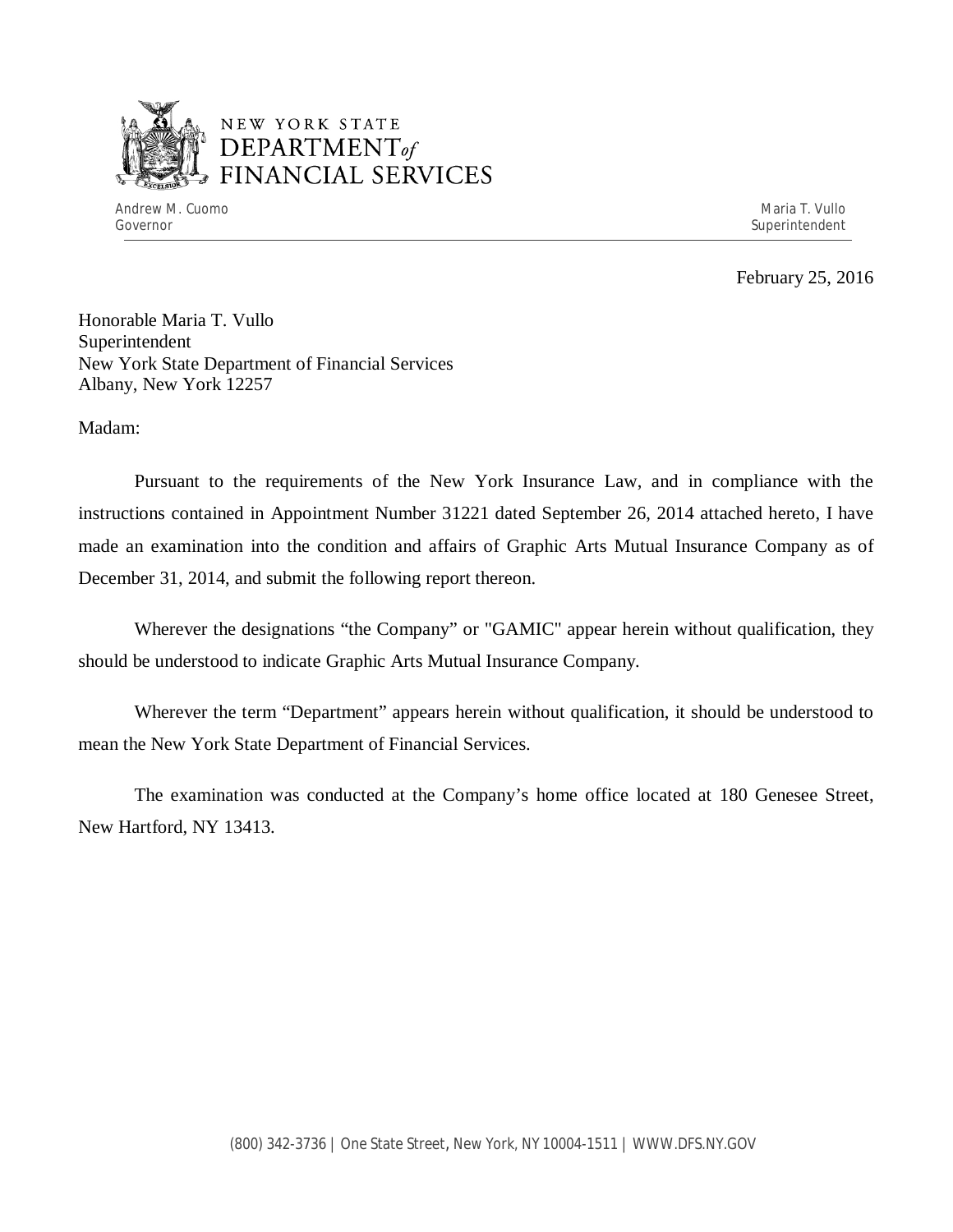#### 1. SCOPE OF EXAMINATION

<span id="page-3-0"></span>The Department has performed a coordinated group examination of Graphic Arts Mutual Insurance Company*,* a multi-state insurer. The previous examination was conducted as of December 31, 2009. This examination covered the five year period from January 1, 2010 through December 31, 2014. Transactions occurring subsequent to this period were reviewed where deemed appropriate by the examiner.

New York was the coordinating state of the Utica National Insurance Group. The examination of the Company was performed concurrently with the examinations of the following insurers:

| Company                                   | <b>State of Domicile</b> |
|-------------------------------------------|--------------------------|
| Utica Mutual Insurance Company            | New York                 |
| <b>Utica National Assurance Company</b>   | New York                 |
| Founders Insurance Company of Michigan    | Michigan                 |
| Republic – Franklin Insurance Company     | Ohio                     |
| Utica National Insurance Company of Ohio  | Ohio                     |
| Utica National Insurance Company of Texas | Texas                    |
| Utica Specialty Risk Insurance Company    | Texas                    |
| Utica Lloyds of Texas                     | Texas                    |

As noted above, other states participating in this examination were Texas, Ohio and Michigan.

This examination was conducted in accordance with the National Association of Insurance Commissioners ("NAIC") Financial Condition Examiners Handbook ("Handbook"), which requires that we plan and perform the examination to evaluate the financial condition and identify prospective risks of the Company by obtaining information about the Company including corporate governance, identifying and assessing inherent risks within the Company and evaluating system controls and procedures used to mitigate those risks. This examination also includes assessing the principles used and significant estimates made by management, as well as evaluating the overall financial statement presentation, management's compliance with Statutory Accounting Principles and annual statement instructions, when applicable to domestic state regulations.

This examination report includes a summary of significant findings for the following items as called for in the Handbook:

> Significant subsequent events Company history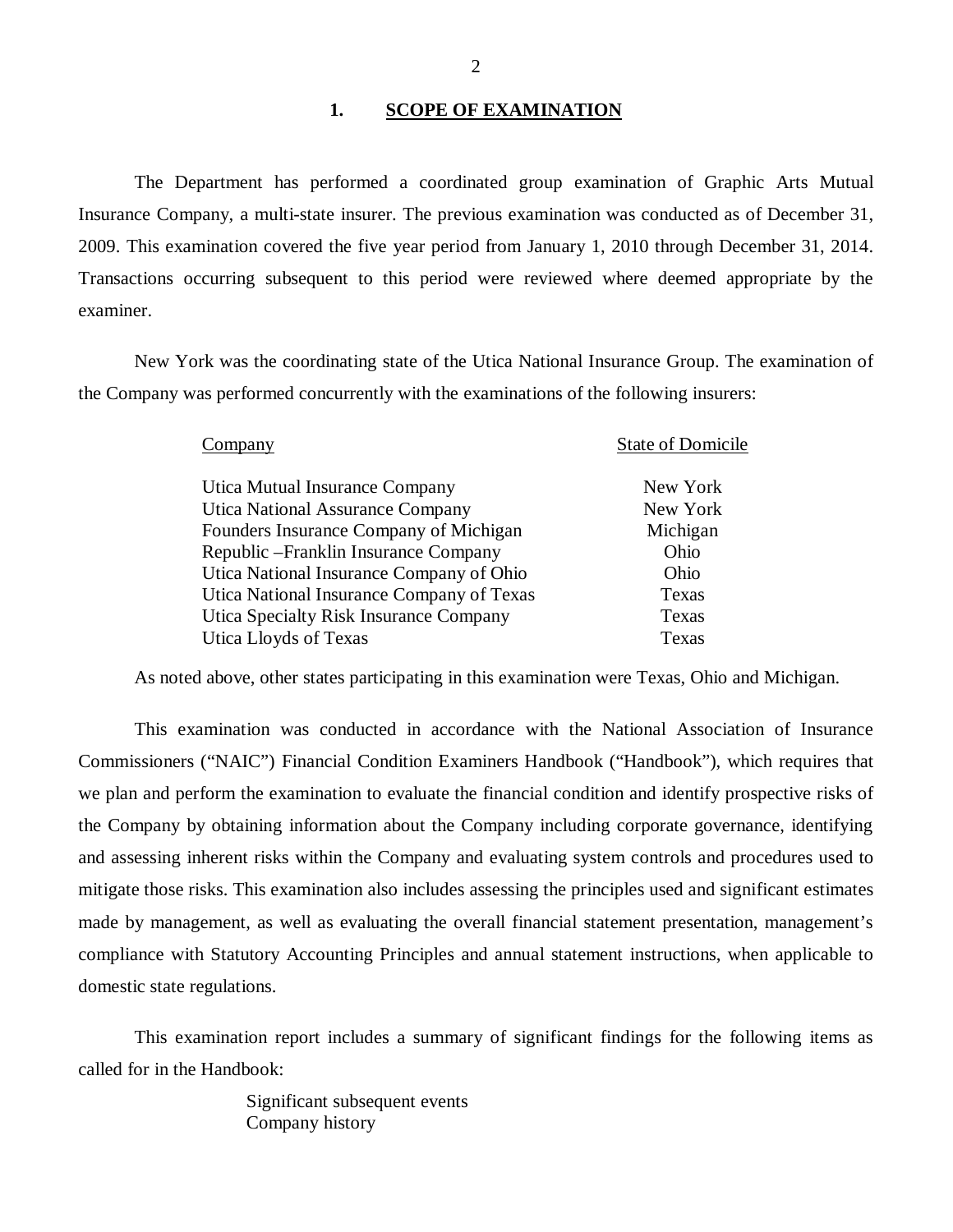<span id="page-4-0"></span>Corporate records Management and control Fidelity bonds and other insurance Territory and plan of operation Growth of Company Loss experience Reinsurance Accounts and records Financial statements Summary of recommendations

A review was also made to ascertain what action was taken by the Company with regard to comments and recommendations contained in the prior report on examination.

This report on examination is confined to financial statements and comments on those matters that involve departures from laws, regulations or rules, or that are deemed to require explanation or description.

#### **2. DESCRIPTION OF COMPANY**

Graphic Arts Mutual Insurance Company was incorporated under the laws of the State of New York on April 1, 1914 as the "New York Printers and Bookbinders Mutual Insurance Company" until September 1, 1959, when the current name was adopted. It commenced business on April 1, 1914.

In 1967, GAMIC entered into an agreement with Utica Mutual Insurance Company ("UMIC") providing for common management of the two companies. Since 1969, GAMIC has pooled premiums, losses and expenses with UMIC through a reinsurance pooling agreement.

In 1983, GAMIC purchased 6% of the outstanding shares of the Republic-Franklin Insurance Company ("RFIC") of Columbus, Ohio from UMIC. Effective January 1, 1984, RFIC was made a party to the aforementioned UMIC/GAMIC pooling agreement.

A. Management

Pursuant to the Company's charter, management of the Company is vested in a board of directors consisting of not less than seven nor more than thirty-one persons.

The board met at least four times during each calendar year.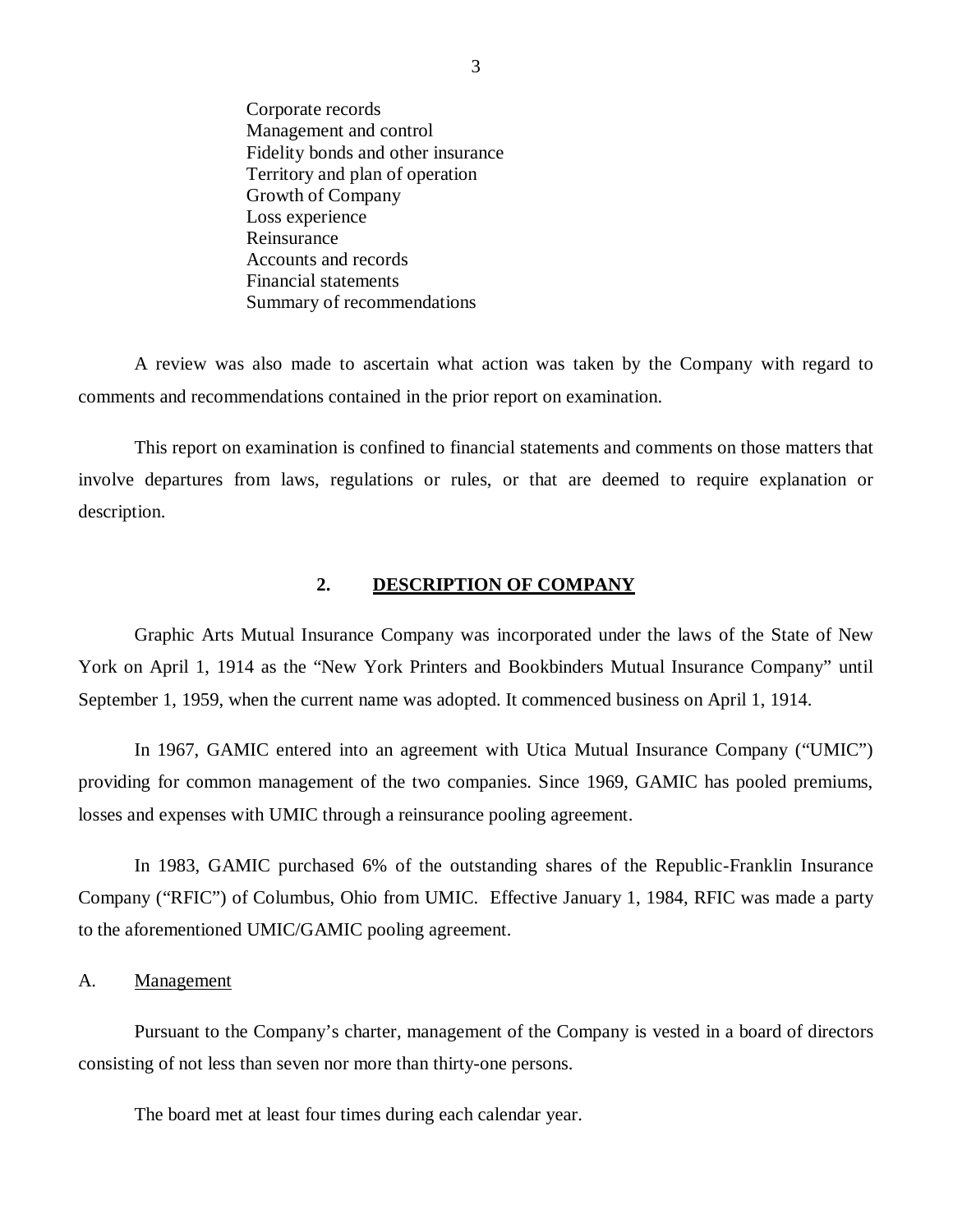At December 31, 2014, the board of directors was comprised of the following nine members:

| Name and Residence      | <b>Principal Business Affiliation</b>                |
|-------------------------|------------------------------------------------------|
| Russell A. Acevedo, MD  | Medical Director of Intensive Care,                  |
| Fayetteville, NY        | Crouse Hospital                                      |
| Clarence W. Bachman     | Vice President,                                      |
| Fairport, NY            | <b>Cohber Press</b>                                  |
| Alfred E. Calligaris    | President.                                           |
| Watertown, NY           | The Stebbins Engineering and Manufacturing Co., Inc. |
| Gregory M. Harden       | President and Chief Executive Officer,               |
| McConnellsville, NY     | Harden Furniture Company                             |
| Zelda J. Holcomb, Ph.D. | Owner and Consultant,                                |
| Columbia, MD            | Holcomb Associates, LLC                              |
| Nicholas O. Matt        | Chairman and Chief Executive Officer,                |
| New Hartford, NY        | <b>Matt Brewing Company</b>                          |
| Alan J. Pope Jr.        | Senior Vice President,                               |
| Gainsville, GA          | PointeNorth Insurance Group                          |
| Timothy R. Reed         | <b>Executive Director,</b>                           |
| Utica, NY               | Distance Running Hall of Fame                        |
| James Douglas Robinson  | Chairman and Chief Executive Officer,                |
| New Hartford, NY        | Utica National Insurance Group                       |

A review of the minutes of the board of directors' meetings held during the examination period indicated that the meetings were generally well attended and each member had an acceptable record of attendance.

Article V, Section 3 (Qualification and Bonding of Officers) of the by-laws for GAMIC states in part the following:

"All elective officers of the Company shall be annually sworn and their oaths entered of record in the books of the company."

The Company was unable to provide documentation to support the swearing of officers for the year 2010.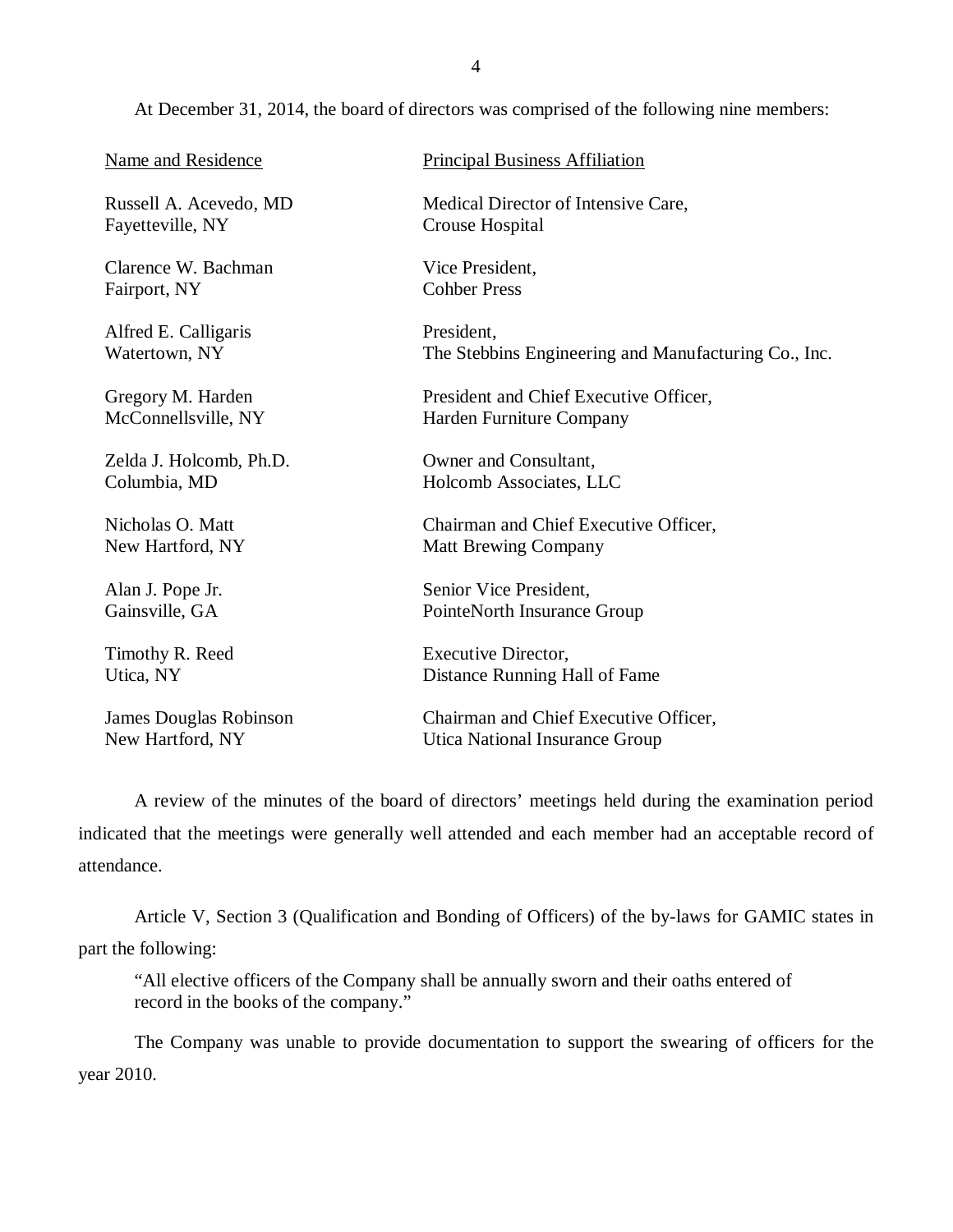<span id="page-6-0"></span>It is recommended that the Company comply with Article V, Section 3 of its by-laws thereby ensuring that all elective officers of the Company are annually sworn and their oaths entered of record in the books of the Company.

As of December 31, 2014, the principal officers of the Company were as follows:

| Name                   | Title                                                                                 |
|------------------------|---------------------------------------------------------------------------------------|
| James Douglas Robinson | Chairman of the Board and Chief Executive Officer                                     |
| Richard P. Creedon     | President & Chief Operating Officer                                                   |
| Kristen H. Martin      | Executive Vice President, Director of Underwriting<br><b>Operations and Secretary</b> |
| Brian W. Miller        | Vice President, Chief Financial Officer and Treasurer                                 |

### B. Territory and Plan of Operation

As of December 31, 2014, the Company was licensed to write business in twenty-nine states and the District of Columbia.

As of the examination date, the Company was authorized to transact the kinds of insurance as defined in the following numbered paragraphs of Section 1113(a) of the New York Insurance Law:

| <u>Paragraph</u> | <u>Line of Business</u>                        |
|------------------|------------------------------------------------|
|                  |                                                |
| 3                | Accident and health                            |
| 4                | Fire                                           |
| 5                | Miscellaneous property                         |
| 6                | Water damage                                   |
| 7                | Burglary and theft                             |
| 8                | <b>Glass</b>                                   |
| 9                | Boiler and machinery                           |
| 10               | Elevator                                       |
| 11               | Animal                                         |
| 12               | Collision                                      |
| 13               | Personal injury liability                      |
| 14               | Property damage liability                      |
| 15               | Workers' compensation and employers' liability |
| 16               | Fidelity and surety                            |
| 17               | Credit                                         |
| 19               | Motor vehicle and aircraft physical damage     |
| 20               | Marine and inland marine                       |
| 21               | Marine protection and indemnity                |
| 24               | Credit unemployment                            |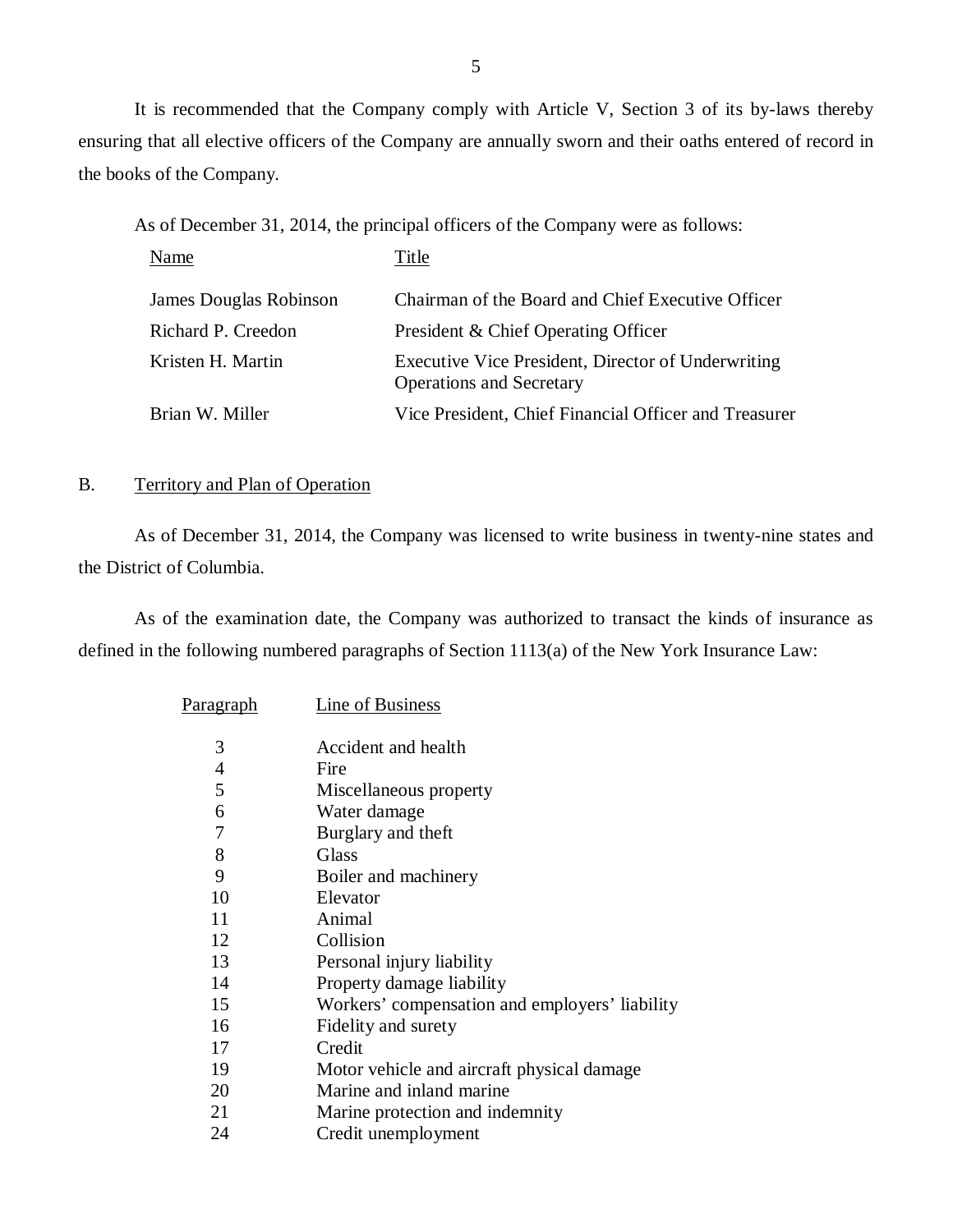| Paragraph | Line of Business               |
|-----------|--------------------------------|
| 26        | Gap                            |
| 27        | Prize indemnification          |
| 28        | Service contract reimbursement |
| 79        | Legal services                 |

Based on the lines of business for which the Company is licensed and pursuant to the requirements of Articles 13 and 41 of the New York Insurance Law, the Company is required to maintain a minimum surplus to policyholders in the amount of \$6,900,000.

The following schedule shows the direct premiums written by the Company, both in total and in New York, for the period under examination:

|               |                |                       | Premiums Written in New York<br>State as a |
|---------------|----------------|-----------------------|--------------------------------------------|
| Calendar Year | New York State | <b>Total Premiums</b> | Percentage of Total Premium                |
| 2010          | \$91,146,820   | \$182,587,228         | 49.92%                                     |
| 2011          | \$89,211,353   | \$186,696,151         | 47.78%                                     |
| 2012          | \$81,086,015   | \$177,177,693         | 45.77%                                     |
| 2013          | \$77,221,034   | \$180,667,342         | 42.74%                                     |
| 2014          | \$31,416,222   | \$130,675,178         | 24.04%                                     |
|               |                |                       |                                            |

The majority of the Company's 2014 business (approximately 66%) is written in New York, Connecticut, Massachusetts, New Jersey, and Pennsylvania. The four largest lines of business, by percentage of total 2014 Direct Written Premiums, are Workers' compensation (31%), Commercial multiple peril (28%), Commercial auto liability (11%), and Homeowners multiple peril (10%). Most of the business originates through approximately 2,300 independent agents and brokers.

The Company maintains branch offices in Utica, NY; Richmond, VA; Wakefield, MA; Woodbury, NY; Columbus, OH; Atlanta, GA; Richardson, TX and Des Plaines, IL. Each office handles its own underwriting function for its specific territory except for personal lines which are handled in the main office. There are five Regional Claim Offices, the Home Office Claim Office, and two Founders Claim Offices for a total of eight claims offices.

#### C. Reinsurance

#### Assumed Reinsurance

Assumed reinsurance accounted for 22% of the Company's gross premiums written at December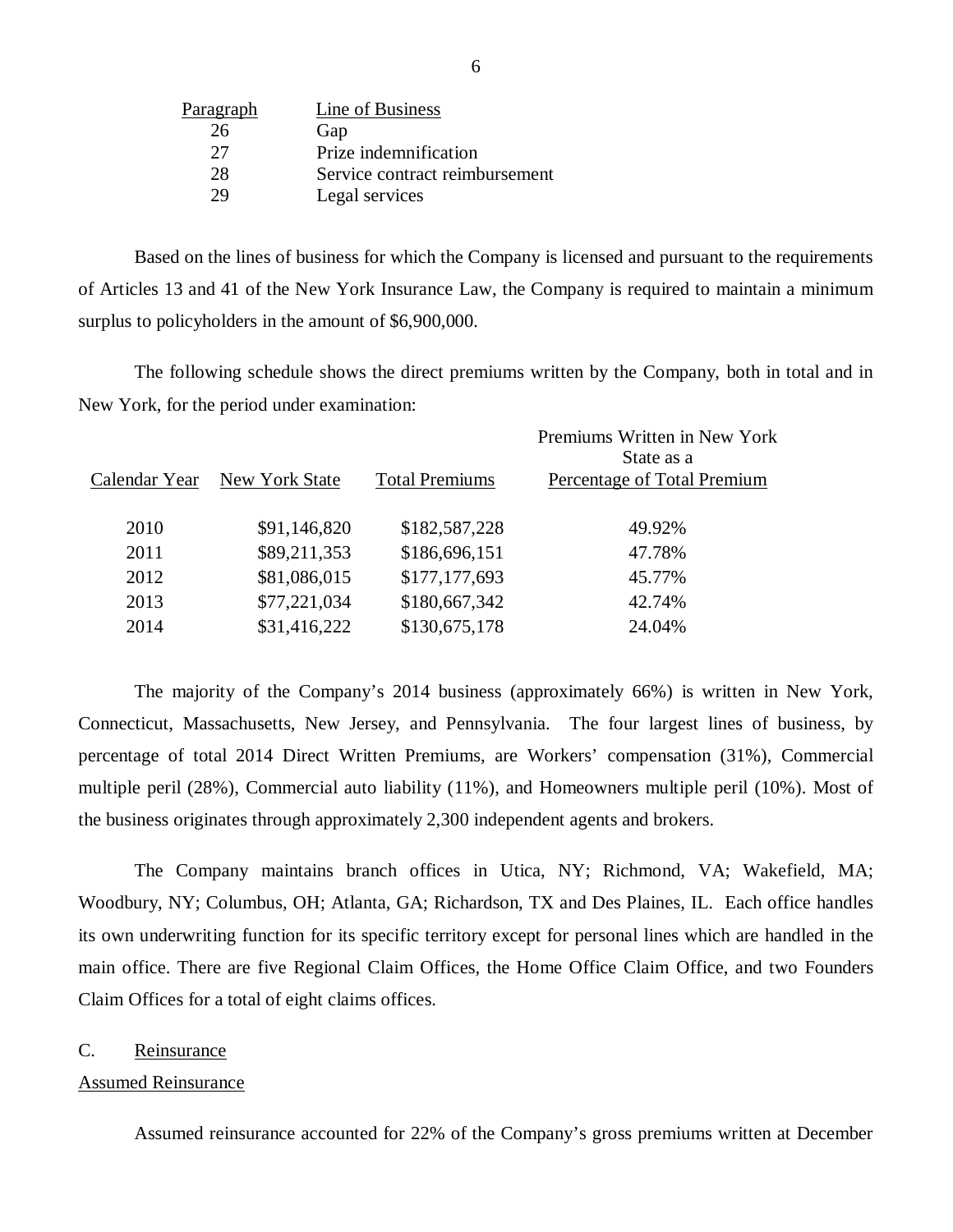31, 2014. The Company's assumed reinsurance program consists mainly of business obtained through a pooling agreement with its affiliates: Founders Insurance Company, Republic-Franklin Insurance Company, Utica Mutual Insurance Company, Utica National Assurance Company, and Utica National Insurance Company of Texas.

During the period covered by this examination, the Company's assumed reinsurance business has increased since the last examination. The main reason for the increase was due to a greater amount of the Utica National Insurance Group's premiums being written through the Company's subsidiaries and assumed by UMIC through the existing pooling agreement. Also, in 2010 UMIC purchased Founders Insurance Company (FIC) which contributed to the increase in total written premiums assumed by the pool.

The Company utilizes reinsurance accounting as defined in the NAIC Statement of Statutory Accounting Principles ("SSAP") No. 62R for all of its assumed reinsurance business.

#### Pooling and Reinsurance with Affiliates

UMIC is the lead company in an inter-company reinsurance pool with five other property and casualty affiliates that cede 100% of their net written premium to UMIC. UMIC retroceded 16% of the pooled premiums, net of external reinsurance to other pool members. As of December 31, 2014, the retrocession was as follows:

| Graphic Arts Mutual Insurance Company     | 5%    |
|-------------------------------------------|-------|
| <b>Founders Insurance Company</b>         | .5%   |
| Republic – Franklin Insurance Company     | 3%    |
| Utica National Assurance Company          | 2%    |
| Utica National Insurance Company of Texas | $1\%$ |

Under the present agreement, all transactions and items related to the insurance and/or general operations of the companies are pooled. The only major items that remain exempt are those related to investments and inter-company accounts.

At December 31, 2014, the business written by three other affiliates, Utica Specialty Risk Insurance Company ("USRIC"), Utica Lloyds of Texas ("ULOT") and Utica National Insurance Company of Ohio ("UNICO"), is ceded 100% to UMIC and is shared with the pool members in accordance with the above-mentioned pooling percentages.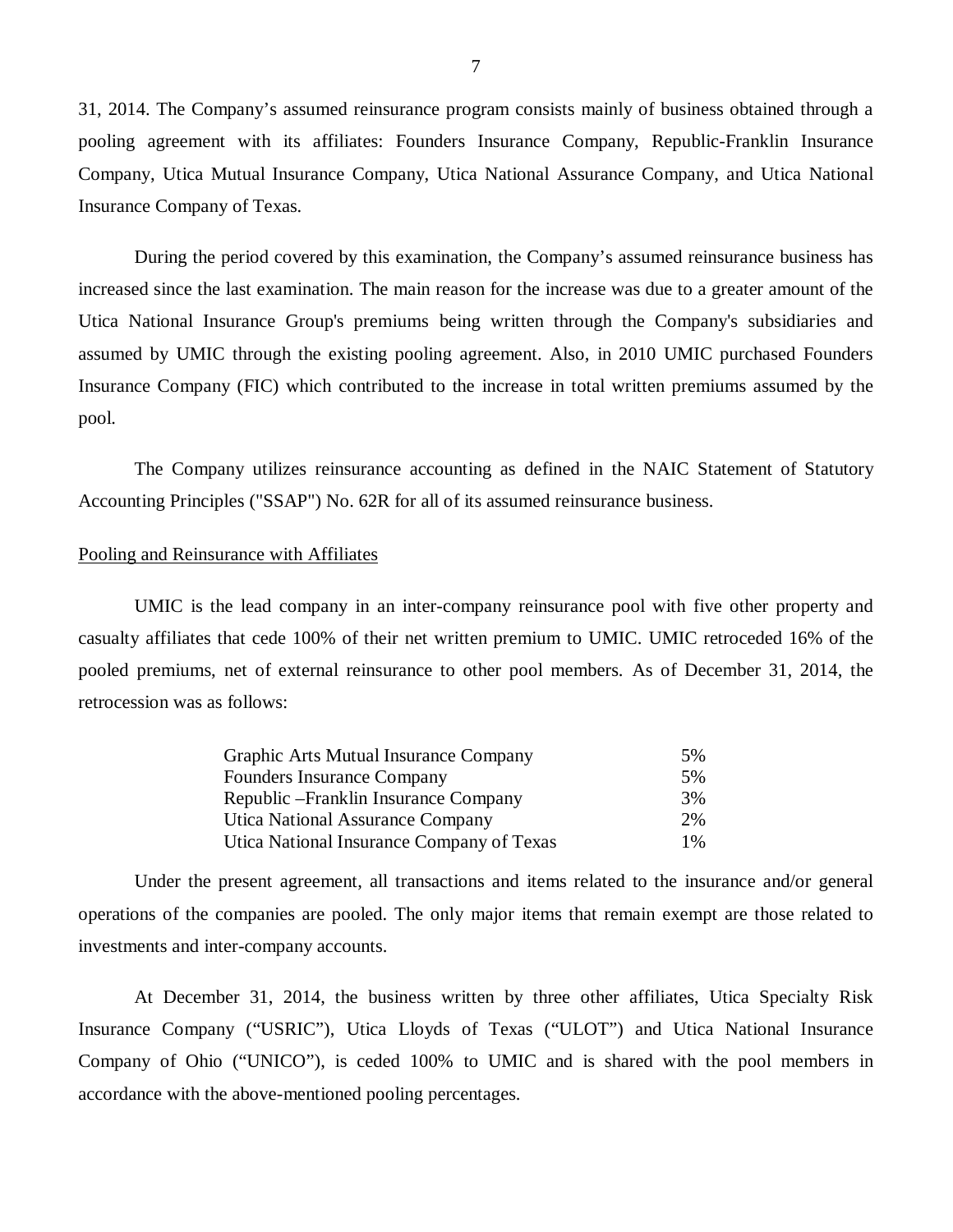# Ceded Reinsurance

The Company's 2014 reinsurance program was as follows:

| <b>Treaty Type</b>                                                                                                   | Cession                                                                                                                                                                                                                                                                                                                      |
|----------------------------------------------------------------------------------------------------------------------|------------------------------------------------------------------------------------------------------------------------------------------------------------------------------------------------------------------------------------------------------------------------------------------------------------------------------|
| Property Per Risk, 4 layers                                                                                          | \$38,000,000 in excess of \$2,000,000 ultimate net<br>loss each risk. Each contract layer has a loss<br>occurrence limit with respect to all risks in one<br>occurrence. First layer - \$6,000,000, second layer<br>- \$10,000,000, third layer - \$20,000,000 and<br>fourth layer - \$40,000,000.                           |
| Property Catastrophe, 3 layers<br>(Layer 1 was 52% placed, Layer 2 was 82.2%<br>placed and Layer 3 was 45.2% placed) | \$350,000,000 in excess of \$50,000,000 ultimate<br>net loss each loss occurrence. The reinsurers'<br>liability as respects all losses occurring during<br>the term of the contract shall not exceed limits as<br>follows: First - \$100,000,000, Second -<br>\$400,000,000 and Third - \$200,000,000.                       |
| Casualty, 4 layers                                                                                                   | \$95,000,000 in excess of \$5,000,000 ultimate net<br>loss each loss occurrence. The reinsurers'<br>liability as respects all losses occurring during<br>the term of the contract shall not exceed limits as<br>follows: First - \$10,000,000, Second -<br>\$20,000,000, Third - \$40,000,000 and Fourth -<br>\$120,000,000. |
| School Umbrella Automatic                                                                                            | \$5,000,000 in excess of \$5,000,000 each<br>incident/\$5,000,000 aggregate (where<br>applicable) in excess of the Company's retention;<br>and 80% of the next $$5,000,000$ in excess of<br>\$10,000,000 each incident /\$10,000,000<br>aggregate (where applicable).                                                        |
| Commercial Umbrella Automatic/Non-<br>Schools                                                                        | 100% of \$5,000,000 in excess of \$5,000,000<br>each incident/\$5,000,000 annual aggregate of<br>Net Loss under each Commercial umbrella<br>policy.                                                                                                                                                                          |
| Personal Umbrella Automatic                                                                                          | 75% of the first \$1,000,000 and 100% of<br>\$4,000,000 in excess of \$1,000,000 each<br>occurrence.                                                                                                                                                                                                                         |
| <b>Commercial Equipment Breakdown</b>                                                                                | 100% of \$100,000,000 of liability for any one<br>equipment breakdown.                                                                                                                                                                                                                                                       |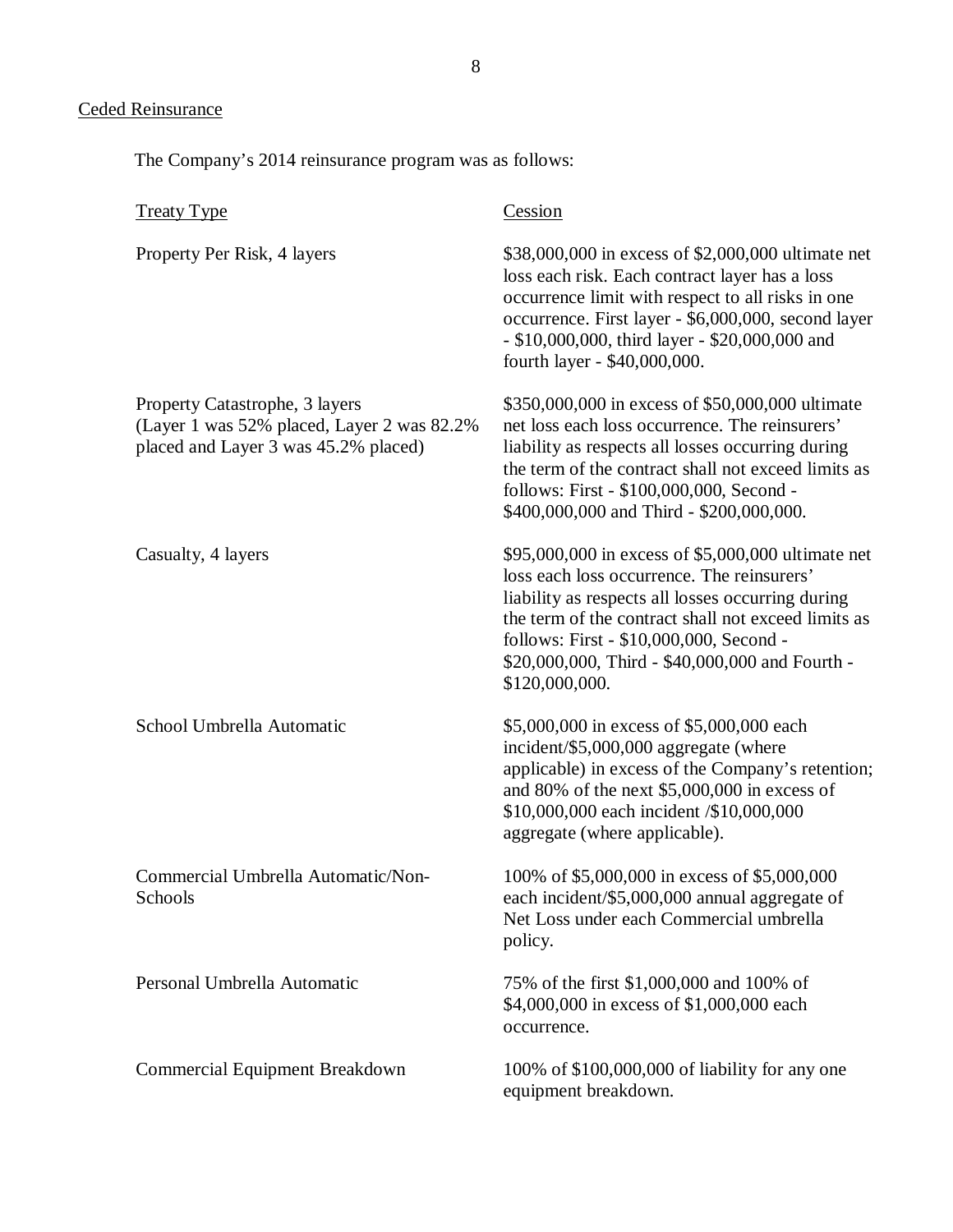| <b>Treaty Type</b><br>Homeowners Equipment Breakdown | Cession<br>100% of \$100,000 of liability for any one<br>homeowner's equipment breakdown, on any one<br>risk. |
|------------------------------------------------------|---------------------------------------------------------------------------------------------------------------|
| Cybersurance                                         | 100% of \$250,000 of cyber liability.                                                                         |
| Life Insurance Agents' and Brokers' E&O              | 100% of \$1,500,000 in excess \$500,000 per<br>policy per claim.                                              |
| Insurance Agents' and Brokers' E&O                   | 100% of \$5,000,000 in excess \$5,000,000 per<br>policy per claim.                                            |

In addition to the above, at December 31, 2014, the Company also had in force the following automatic facultative excess of loss reinsurance agreements for its property business:

| Type of Treaty                                                | Cession                                           |
|---------------------------------------------------------------|---------------------------------------------------|
| <b>Schools Property Facultative Automatic</b>                 | \$75,000,000 in excess of \$40,000,000 each risk. |
| <b>Non-Schools Property Facultative</b><br>Automatic:         |                                                   |
| Group I (Apartments, Banks, Offices,                          | \$40,000,000 in excess \$40,000,000, each risk.   |
| Printers, Retail Stores and Shopping<br>Centers)              |                                                   |
| Group II (Auto Dealers, Auto Service,                         | \$25,000,000 in excess \$40,000,000, each risk.   |
| Churches, Day Care Centers, Hotel/Motel<br>and Machine Shops) |                                                   |

The Company ceded to authorized and unauthorized reinsurers during the period under examination. It is the Company's policy to obtain the appropriate collateral for its cessions to unauthorized reinsurers. Letters of credit obtained by the Company to take credit for cessions to unauthorized reinsurers were not reviewed for compliance with Department Regulation No. 133 since the amounts held under these letters of credit were not material.

All significant ceded reinsurance agreements in effect as of the examination date were reviewed and except as noted below, were found to contain the required clauses, including an insolvency clause meeting the requirements of Section 1308 of the New York Insurance Law.

9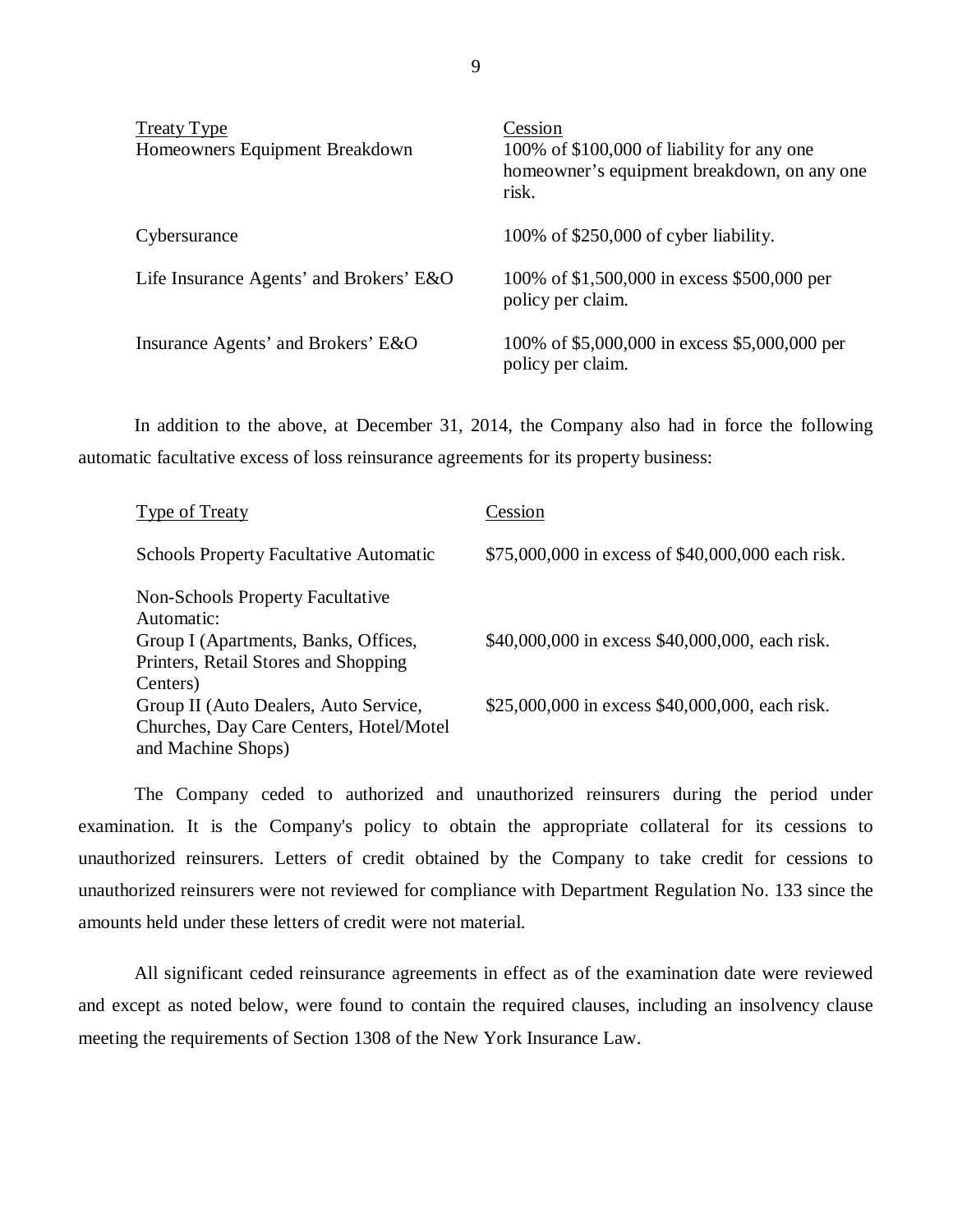#### Insolvency Clause

The insolvency clauses in the Company's ceding reinsurance agreements make reference to a novation.

Department Circular Letter No. 5 (1988) states, in part, the following in reference to a novation:

"Any references to such an event in the reinsurance agreement should indicate that, prior to the implementation of a novation, the certificate of assumption on New York risks would have to be approved by the Superintendent..."

It is recommended that the Company include specific language from Department Circular Letter No. 5 (1988) in all reinsurance contracts which make reference to a novation.

#### Offset Clause

The following contracts, in effect at December 31, 2014, contain a provision allowing for broad offset rights: Casualty Excess of Loss, Property Catastrophe Excess of Loss, Property per risk (though Willis), and Insurance Agents' and Brokers' Errors and Omissions Excess Cessions Reinsurance Contract.

The provision contained in the contracts is as follows:

The Company and the Reinsurer shall have, and may exercise at any time and from time to time, the right to offset any balance or balances…, offsets shall be allowed under the terms of this Contract and any other Contract heretofore or hereafter entered into between the Company and the Reinsurer. (Emphasis added)

In reinsurance agreements containing such broad rights to offset, the Department requires that the following language be included:

In the event of the insolvency of either party to this agreement then offsets shall only be allowed to the extent permitted by the provision of Section 7427 of the New York Insurance Law.

It is recommended that the offset provision of certain reinsurance agreements be amended to state that in the event of the insolvency of either party to the agreement then offsets shall only be allowed to the extent permitted by the provision of Section 7427 of the New York Insurance Law.

It is further recommended that all future reinsurance agreements with an offset provision entered into by the Company include such required language.

The examination review of Schedule F data reported by the Company in its filed annual statement was found to accurately reflect its material reinsurance transactions. Additionally, management has represented that all material ceded reinsurance agreements transfer both underwriting and timing risk as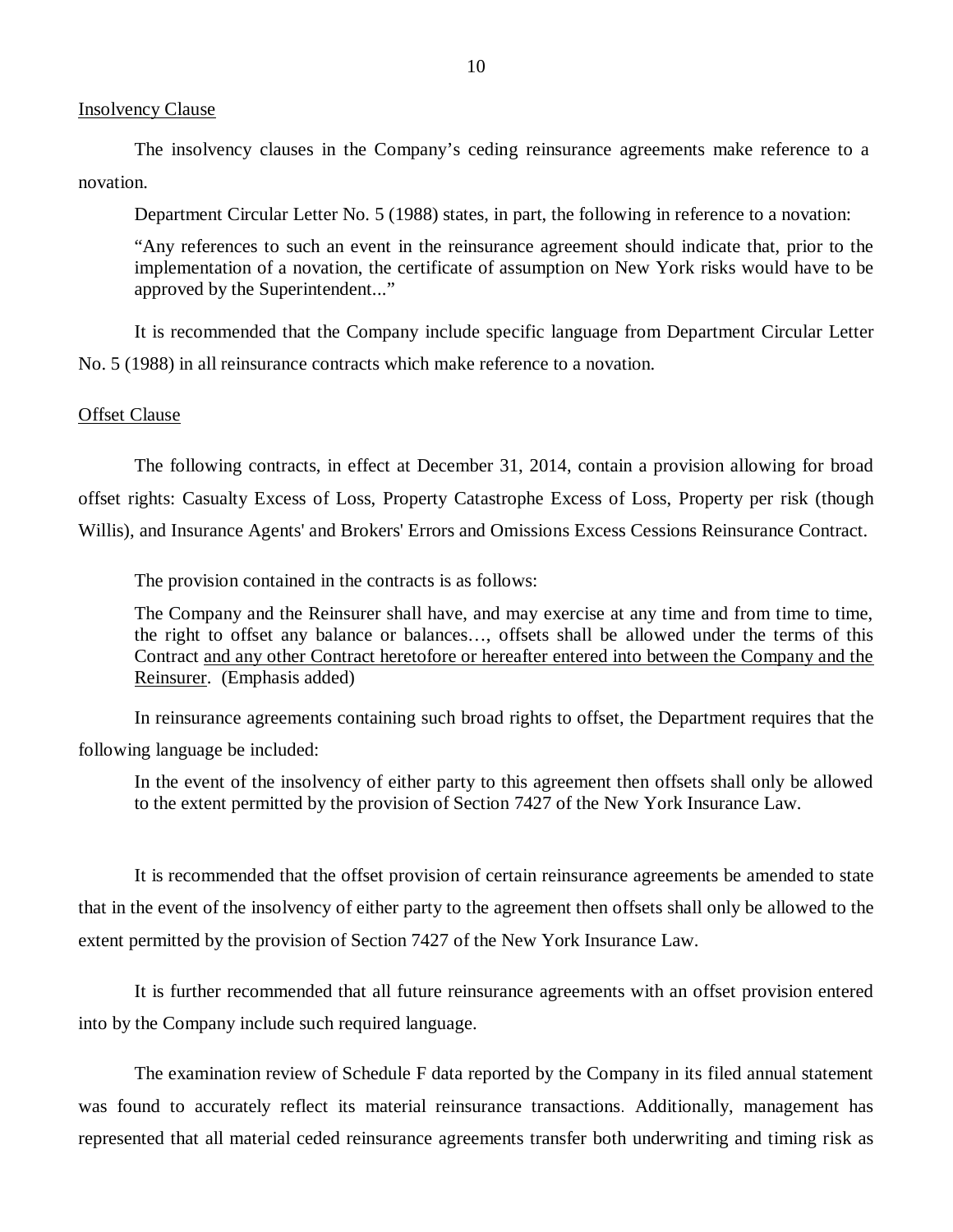<span id="page-12-0"></span>set forth in SSAP No. 62R. Representations were supported by appropriate risk transfer analyses and an attestation from the Company's Chief Executive Officer and Chief Financial Officer. Additionally, the examination review indicated that the Company was not a party to any finite reinsurance agreements. All ceded reinsurance agreements were accounted for utilizing reinsurance accounting as set forth in SSAP No. 62R.

During the period covered by this examination, the Company commuted a ceded reinsurance agreement. The balances related to this commutation were immaterial.

#### D. Affiliated Group

GAMIC is a member of the group of companies that operate under the trade name "Utica National Insurance Group."

Pursuant to Section 1502(a) of the New York Insurance Law (""NYIL"), the Company is exempt from the filing requirements of Article 15. However, pursuant to Department Circular Letter No. 10 (2010), domestic insurers are required to file with the superintendent copies of the insurance holding company system annual registration statement ("NAIC Form B") filed in another state by the insurer or its parent authorized insurer, and any amendments thereto, at the same time that the insurer files the statement and any amendments with another state. If an insurer is not required to file the NAIC Form B in another state, then the insurer should file the information contained in NAIC Form B with the Department within 120 days following the close of the ultimate holding company's fiscal year. The Company is noted to have made the required filings in a timely manner during the period covered by the examination.

The following is an organizational chart outlining the relationship between members of the Affiliated Group at December 31, 2014: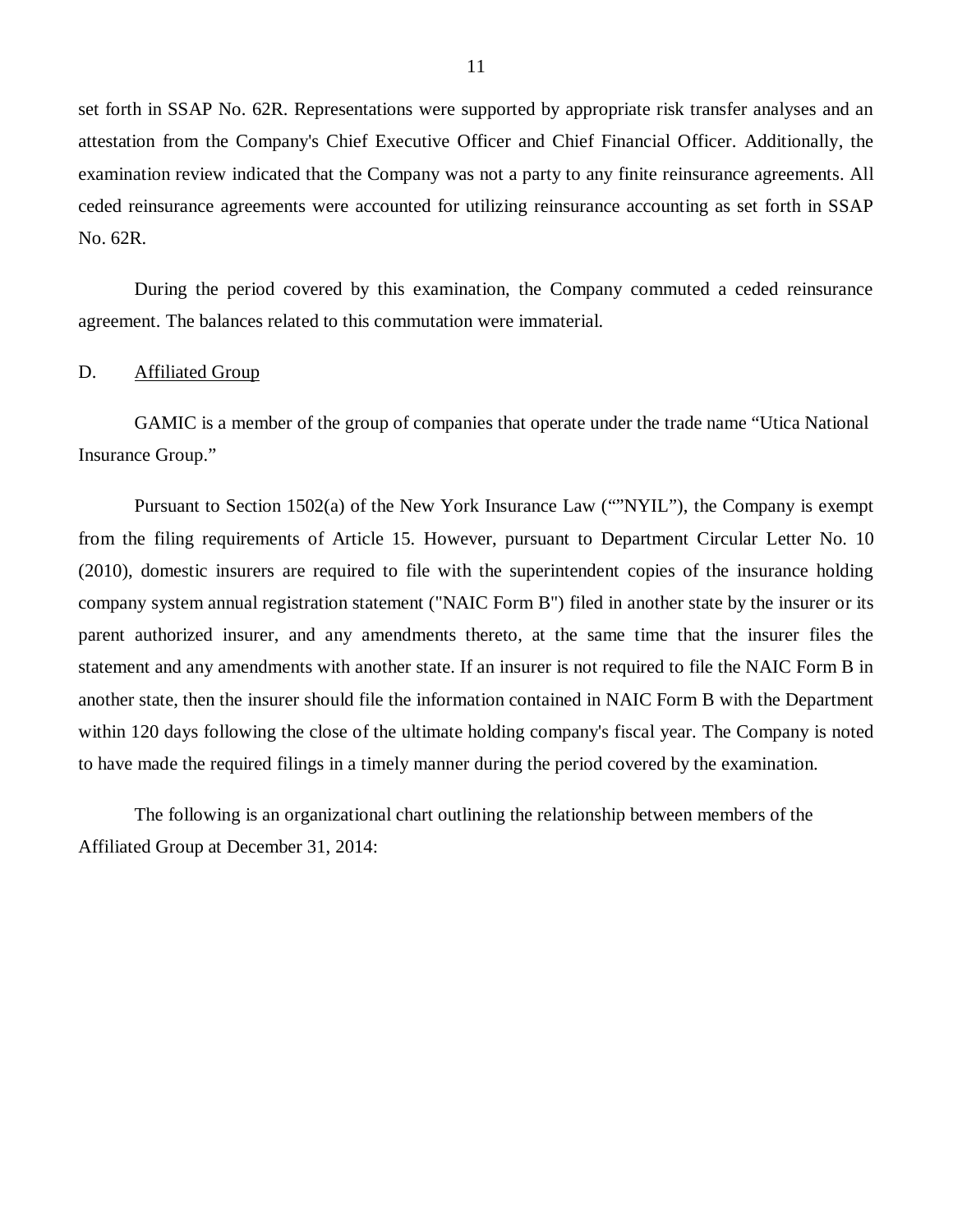

At December 31, 2014, there are pooling, reinsurance, and common management agreements between and among various members of the affiliated group.

#### Pooling Reinsurance Agreement

Refer to section 2C of this report for a description of the Pooling Reinsurance Agreement between the Company and various affiliates.

#### UMIC & GAMIC Common Management Agreement

This agreement was made effective August 1, 1967 between UMIC and GAMIC.

The agreement may be terminated by the action of the board of directors of either party, but no such termination shall be effective until at least one year after notice thereof is given to the other party.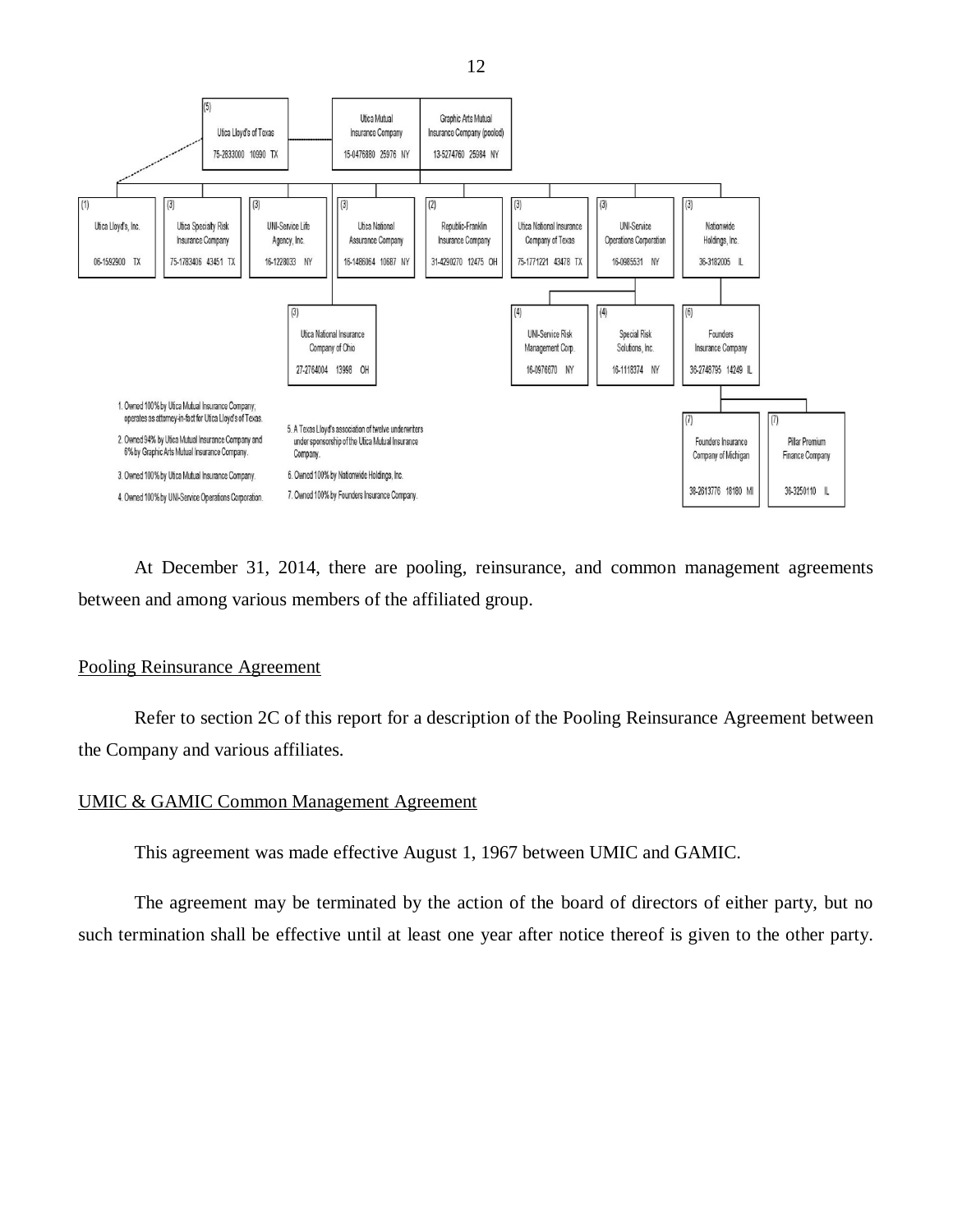#### E. Significant Operating Ratios

The following ratios have been computed as of December 31, 2014, based upon the results of this examination:

| Net premiums written to policyholders' surplus                   | 67% |
|------------------------------------------------------------------|-----|
| Adjusted liabilities to liquid assets                            | 73% |
| Gross agents' balances (in collection) to policyholders' surplus | 20% |

All of the above ratios fall within the benchmark ranges set forth in the Insurance Regulatory Information System of the National Association of Insurance Commissioners.

The underwriting ratios presented below are on an earned/incurred basis and encompass the five year period covered by this examination:

 $\mathbf{A}$ 

|                                              | Amounts       | Katios  |
|----------------------------------------------|---------------|---------|
| Losses and loss adjustment expenses incurred | \$113,209,049 | 72.64%  |
| Other underwriting expenses incurred         | 59,405,459    | 38.12   |
| Net underwriting loss                        | (16,761,637)  | (10.75) |
| Premiums earned                              | \$155,852,871 | 100.00% |

#### F. Accounts and Records

#### i. Department Regulation No. 118 - CPA Agreement Compliance

Section 89.8(a) of New York's Regulation 118 states in part that:

"Every company required to furnish an annual audited financial report shall require the CPA to submit written notification to the superintendent, the board of directors and the company's audit committee within five business days of any determination by the CPA that the company has materially misstated its financial condition as reported to the superintendent as of the balance sheet date currently under audit or that the company does not meet the minimum capital or surplus requirement of the insurance law as of that date…"

Examination review revealed that none of the CPA engagement letters/agreements provided for the current examination period stated the five business day requirement.

It is recommended that the Company ensure that future engagement letters with its independent certified public accountant include the five day notice requirement called for in Section 89.8(a) of Department Regulation No. 118.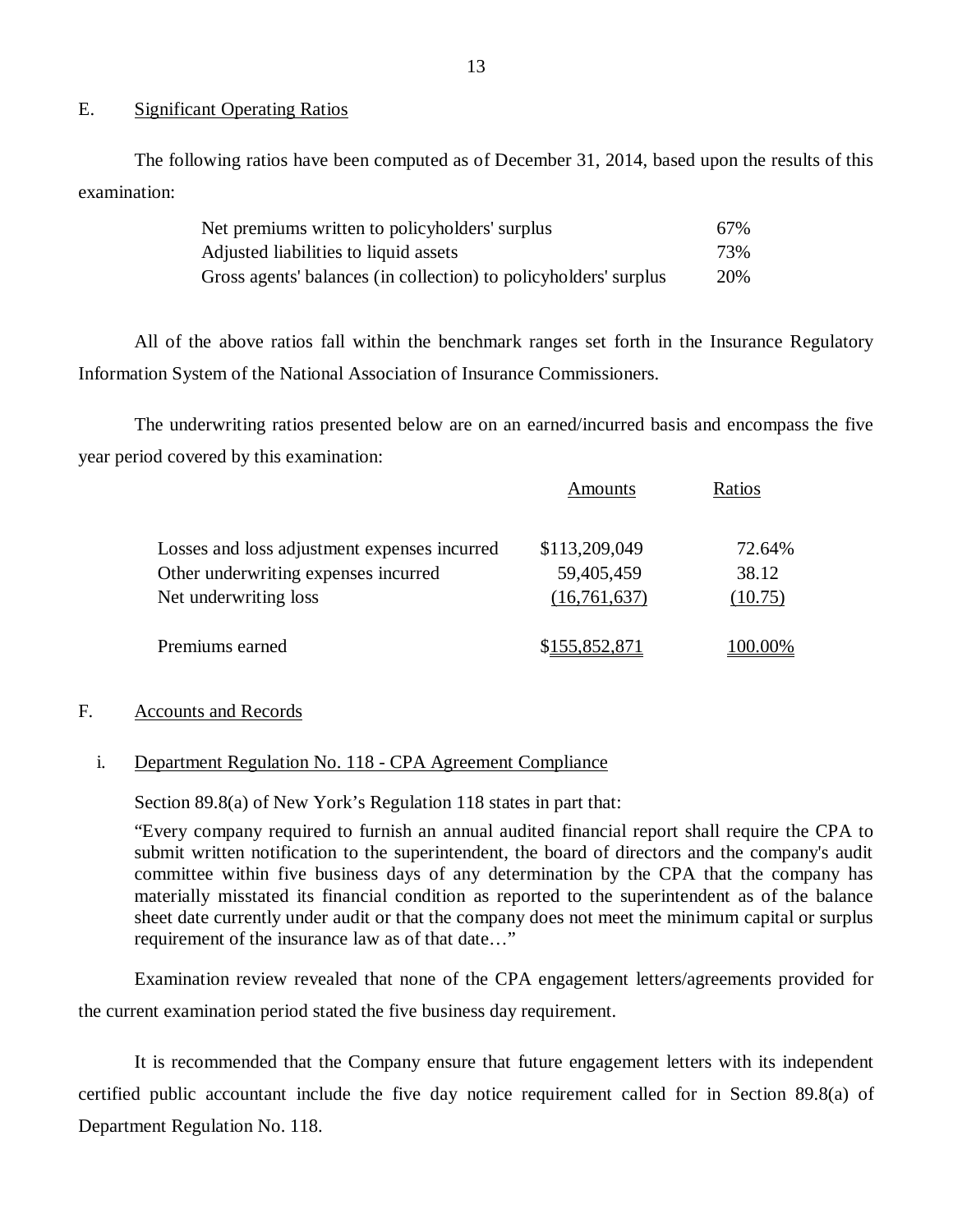#### ii. Expense Limitation for Mutual Companies

Section 4110(a) of the New York Insurance Law states in part that:

"No domestic mutual property/casualty insurance company licensed to write a kind of insurance specified in paragraph seven, eight, nine, ten, eleven, thirteen, fourteen, fifteen, sixteen or seventeen of subsection (a) of section one thousand one hundred thirteen of this chapter shall expend in any one calendar year for management expenses a greater amount than thirty percent of the sum of its net premium income and seventy-five percent of its investment income for such year;…"

Examination review of the expenses for the five year period under examination revealed that the Company exceeded the management expense limits for all five years covered by this examination.

It is recommended that the Company comply with the management expense limitations set forth in Section 4110(a) of the New York Insurance Law.

It should be noted that a similar recommendation was included in the previous report on examination.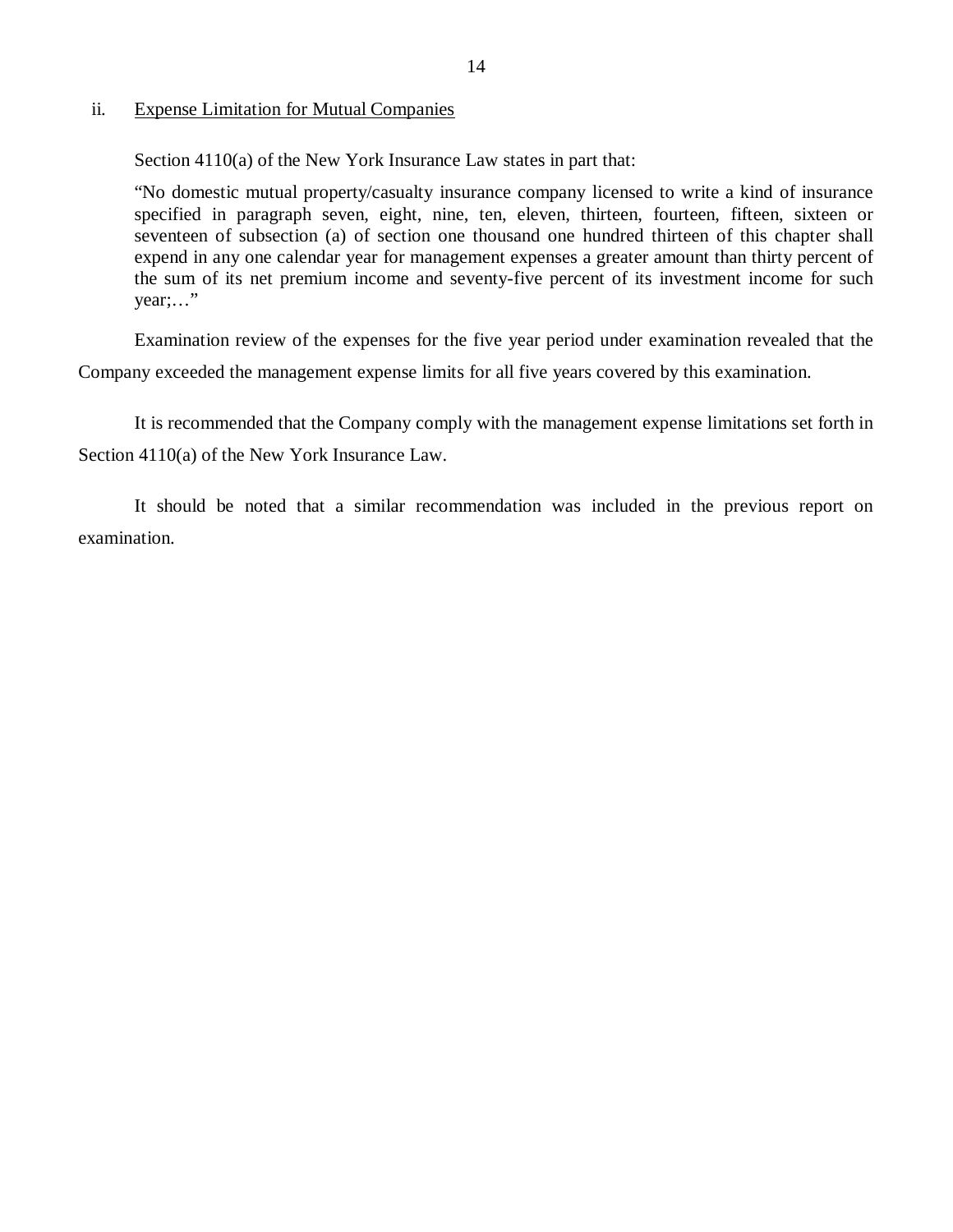## **3. FINANCIAL STATEMENTS**

# A. Balance Sheet

The following shows the assets, liabilities and surplus as regards policyholders as of December 31, 2014 as reported by the Company:

| Assets                                                     | Assets        | <b>Assets Not</b><br>Admitted | Net Admitted<br><b>Assets</b> |
|------------------------------------------------------------|---------------|-------------------------------|-------------------------------|
| <b>B</b> onds                                              | \$104,267,684 | \$<br>$\theta$                | \$104,267,684                 |
| Common stocks                                              | 13,040,130    | $\Omega$                      | 13,040,130                    |
| Cash, cash equivalents and short-term investments          | 372,203       | $\mathbf{0}$                  | 372,203                       |
| Investment income due and accrued                          | 813,456       | $\overline{0}$                | 813,456                       |
| Uncollected premiums and agents' balances in the course of |               |                               |                               |
| collection                                                 | 11,038,365    | 154,173                       | 10,884,192                    |
| Deferred premiums, agents' balances and installments       |               |                               |                               |
| booked but deferred and not yet due                        | 1,031,716     | 3,843                         | 1,027,873                     |
| Amounts recoverable from reinsurers                        | 526,576       | $\theta$                      | 526,576                       |
| Current federal and foreign income tax recoverable and     |               |                               |                               |
| interest thereon                                           | 130,617       | $\theta$                      | 130,617                       |
| Net deferred tax asset                                     | 3,559,929     | 368,499                       | 3,191,430                     |
| Guaranty funds receivable or on deposit                    | 1,316,138     | $\theta$                      | 1,316,138                     |
| Electronic data processing equipment and software          | 49,022        | $\theta$                      | 49,022                        |
| Furniture and equipment, including health care delivery    |               |                               |                               |
| assets                                                     | 19,378        | 19,378                        | $\Omega$                      |
| Accounts receivable - other                                | 3,840,847     | 6,917                         | 3,833,930                     |
| Equities and deposits in pools and associations            | 239,219       | 1,181                         | 238,037                       |
| Prepaid expenses                                           | 188,049       | 188,049                       | 0                             |
| Miscellaneous office equipment                             | 678,009       | 678,009                       | $\theta$                      |
| Clearing accounts                                          | 67,390        | 67,390                        | $\boldsymbol{0}$              |
| <b>Total assets</b>                                        | \$141,178,728 | \$1,487,439                   | \$139,691,289                 |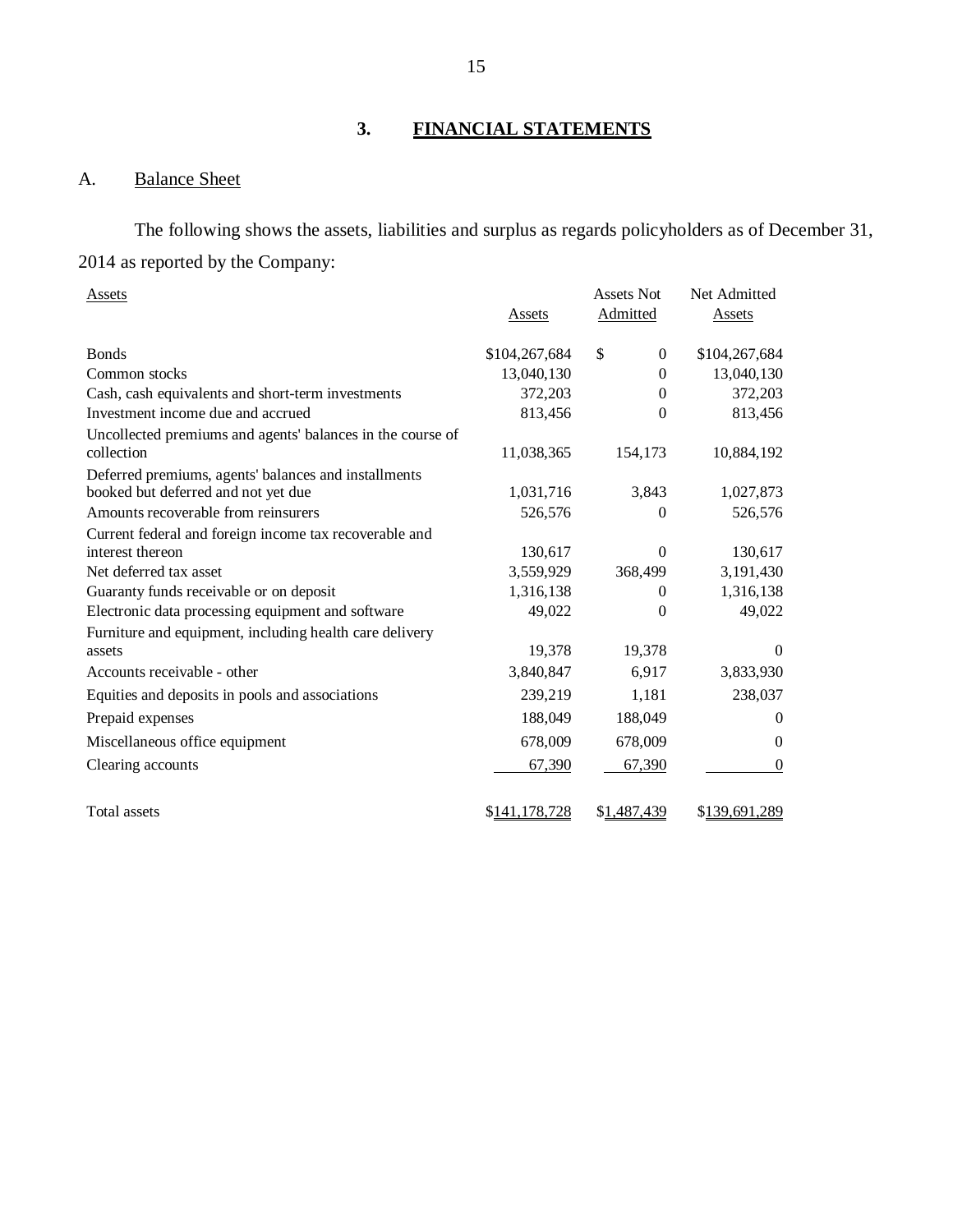#### Liabilities, Surplus and Other Funds

| Liabilities                                                           |               |               |
|-----------------------------------------------------------------------|---------------|---------------|
| Losses and loss adjustment expenses                                   |               | \$60,362,575  |
| Commissions payable, contingent commissions and other similar charges |               | 907,117       |
| Other expenses (excluding taxes, licenses and fees)                   |               | 1,906,065     |
| Taxes, licenses and fees (excluding federal and foreign income taxes) |               | 969,095       |
| Current federal and foreign income taxes                              |               | 47,963        |
| Unearned premiums                                                     |               | 18,710,464    |
| Advance premium                                                       |               | 198,560       |
| Policyholders dividends declared and unpaid                           |               | 149,741       |
| Ceded reinsurance premiums payable (net of ceding commissions)        |               | 366,892       |
| Amounts withheld or retained by company for account of others         |               | 1,449,211     |
| Provision for reinsurance                                             |               | 197,202       |
| Payable to parent, subsidiaries and affiliates                        |               | 763,471       |
| Contingent balance in safety groups                                   |               | 48,850        |
| Liability for pension benefits                                        |               | (545,907)     |
| <b>Total liabilities</b>                                              |               | \$85,531,299  |
| Surplus and other funds                                               |               |               |
| Reserve for undeclared dividends                                      | \$<br>352,301 |               |
| Special contingent surplus                                            | 1,700,000     |               |
| Unassigned funds (surplus)                                            | 52,107,689    |               |
| Surplus as regards policyholders                                      |               | 54,159,990    |
| Total liabilities, surplus and other funds                            |               | \$139,691,289 |

NOTE: The Internal Revenue Service is currently reviewing the Company's 2010-2012 federal income tax returns. The examiner is unaware of any potential exposure of the Company to any tax assessment and no liability has been established herein relative to such contingency.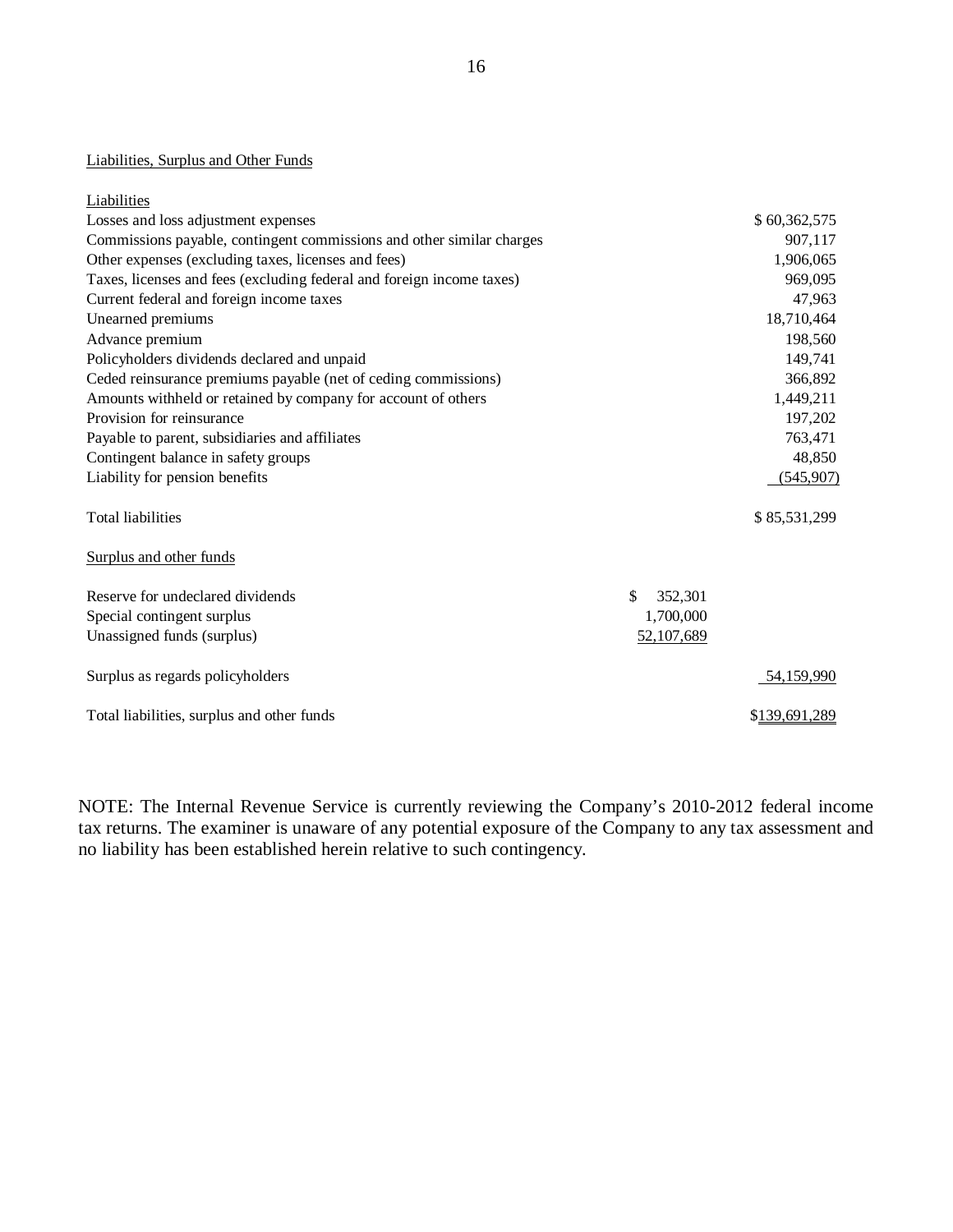# B. Statement of Income

The net income for the examination period was \$6,205,574 as detailed below.

| <b>Underwriting Income</b>                                                                                                                                                       |                                                |                  |
|----------------------------------------------------------------------------------------------------------------------------------------------------------------------------------|------------------------------------------------|------------------|
| Premiums earned                                                                                                                                                                  |                                                | \$155,852,871    |
| Deductions:<br>Losses and loss adjustment expenses incurred<br>Other underwriting expenses incurred                                                                              | \$113,209,049<br>59,405,459                    |                  |
| Total underwriting deductions                                                                                                                                                    |                                                | 172,614,508      |
| Net underwriting gain or (loss)                                                                                                                                                  |                                                | \$(16,761,637)   |
| <b>Investment Income</b>                                                                                                                                                         |                                                |                  |
| Net investment income earned<br>Net realized capital gain                                                                                                                        | \$19,215,960<br>6,152,999                      |                  |
| Net investment gain                                                                                                                                                              |                                                | 25,368,959       |
| Other Income                                                                                                                                                                     |                                                |                  |
| Net gain or (loss) from agents' or premium balances charged off<br>Finance and service charges not included in premiums<br>Gain on sale of assets<br>Miscellaneous income (loss) | (247,308)<br>3,150,280<br>3,438<br>(1,762,858) |                  |
| Total other income                                                                                                                                                               |                                                | 1,140,114        |
| Net income before dividends to policyholders and before federal<br>and foreign income taxes                                                                                      |                                                | \$9,747,436      |
| Dividends to policyholders                                                                                                                                                       |                                                | 1,742,387        |
| Net income after dividends to policyholders but before federal<br>and foreign income taxes                                                                                       |                                                | \$8,005,049      |
| Federal and foreign income taxes incurred                                                                                                                                        |                                                | <u>1,799,475</u> |
| Net income                                                                                                                                                                       |                                                | \$6,205,574      |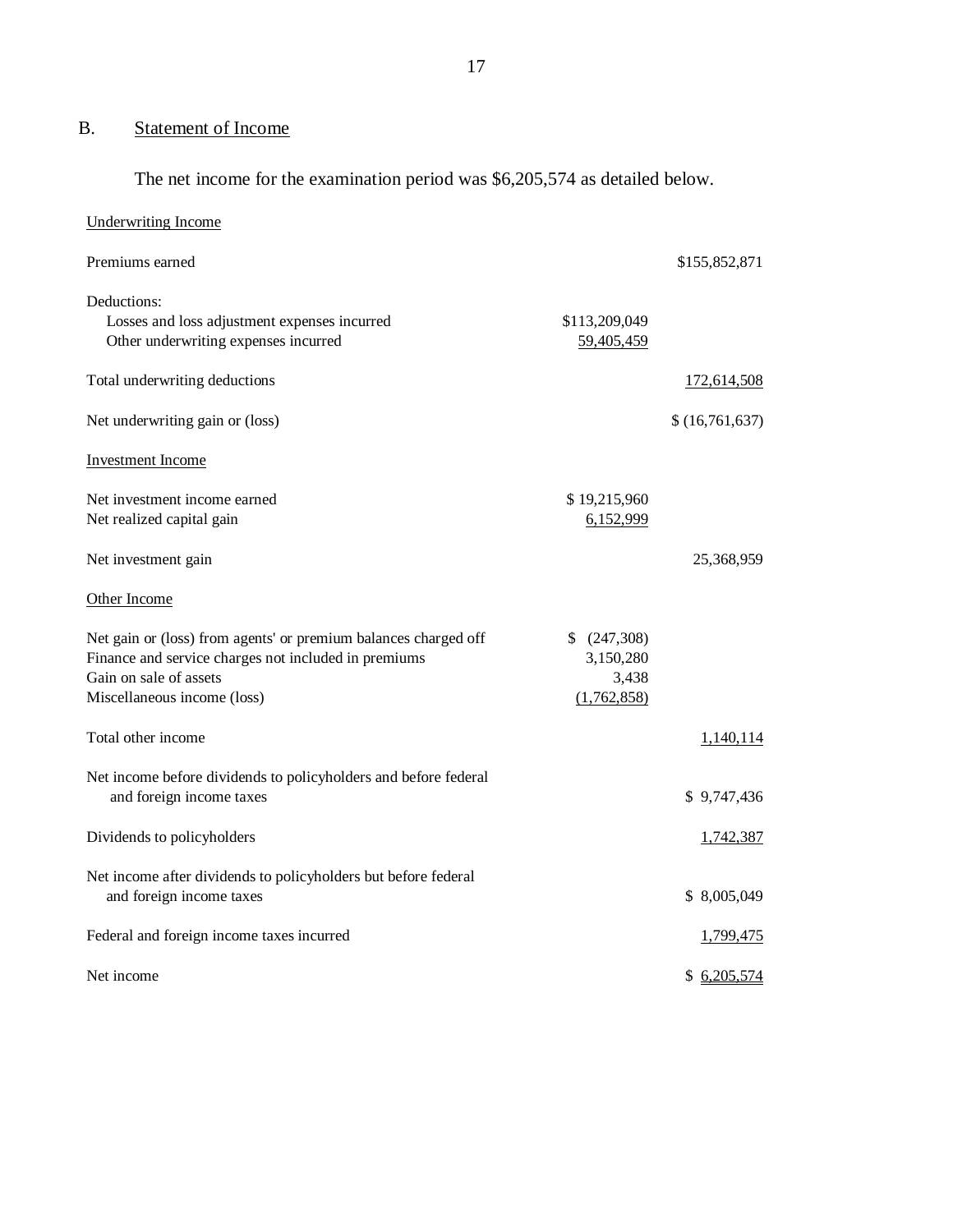#### C. Capital and Surplus Account

Surplus as regards policyholders increased \$8,120,383 during the five year examination period January 1, 2010 through December 31, 2014, detailed as follows:

| Surplus as regards policyholders per report on<br>examination as of December 31, 2009 |                |                | \$46,039,607 |
|---------------------------------------------------------------------------------------|----------------|----------------|--------------|
|                                                                                       | Gains in       | Losses in      |              |
|                                                                                       | <b>Surplus</b> | <b>Surplus</b> |              |
| Net income                                                                            | \$6,205,574    |                |              |
| Net unrealized capital gains or (losses)                                              |                | \$170,008      |              |
| Change in net deferred income tax                                                     | 103,348        |                |              |
| Change in non-admitted assets                                                         | 4,012,876      |                |              |
| Change in provision for reinsurance                                                   | 94,732         |                |              |
| Contingent balance in safety groups                                                   | 420,100        |                |              |
| Deferred tax expanded admissibility – SSAP 10R                                        |                | 450,240        |              |
| Pension benefit obligation                                                            | $\theta$       | 2,095,999      |              |
| Total gains and losses                                                                | \$11,363,890   | \$3,243,507    |              |
| Net increase in surplus                                                               |                |                | 8,120,383    |
| Surplus as regards policyholders per report on                                        |                |                |              |
| examination as of December 31, 2014                                                   |                |                | \$54,159,990 |

#### **4. LOSSES AND LOSS ADJUSTMENT EXPENSES**

The examination liability for the captioned items of \$60,362,575 is the same as reported by the Company as of December 31, 2014. The examination analysis was conducted in accordance with generally accepted actuarial principles and statutory accounting principles, including the NAIC Accounting Practices & Procedures Manual, Statement of Statutory Accounting Principle No. 55 ("SSAP No. 55").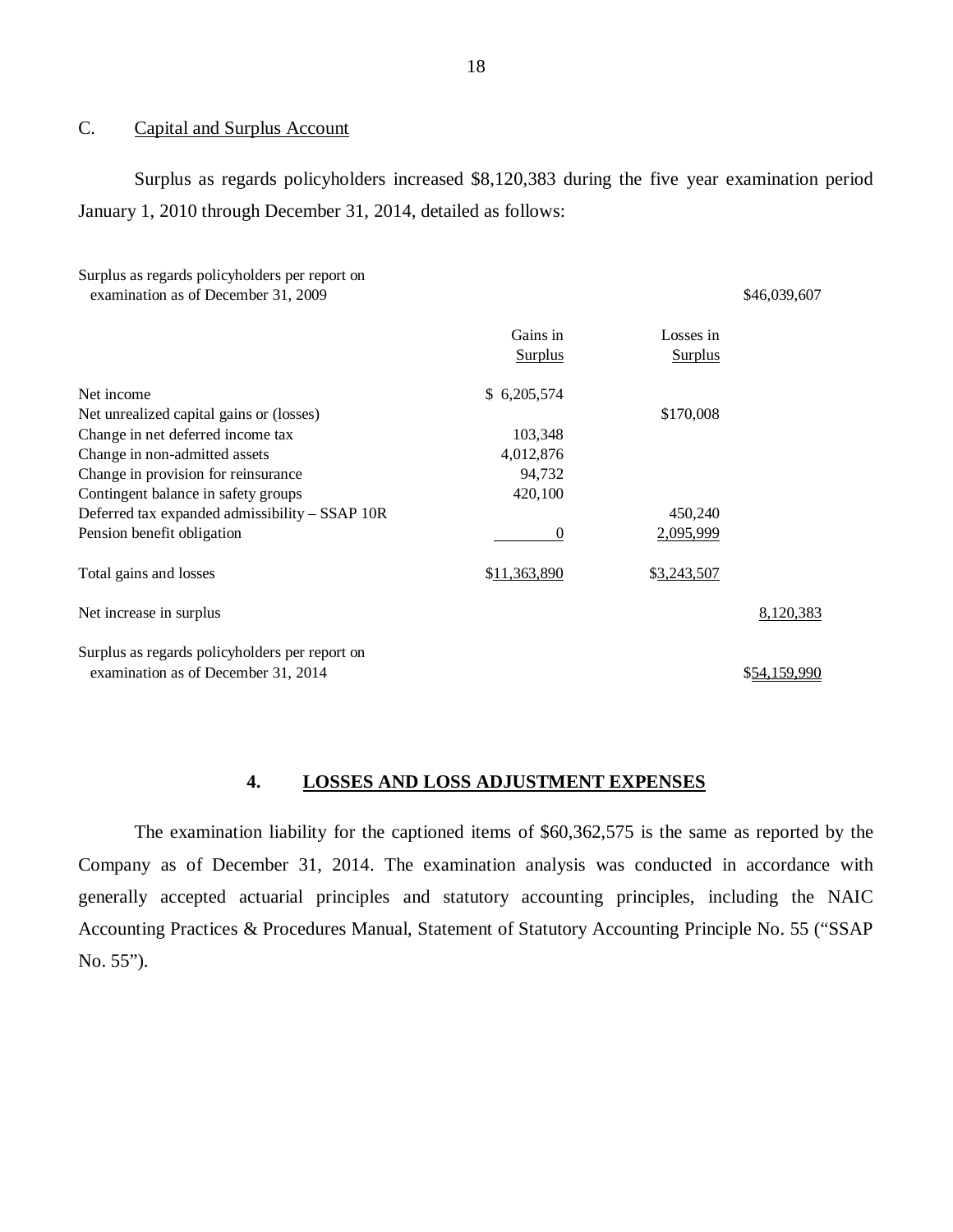## **5. COMPLIANCE WITH PRIOR REPORT ON EXAMINATION**

The prior report on examination contained ten recommendations as follows (page numbers refer to the prior report):

# ITEM PAGE NO.

5

6

- A. Management
	- i. It was recommended that the Company comply with its by-laws by ensuring that all elective officers of the Company shall be annually sworn and their oaths entered of record in the books of the Company and that the chairman of the board, the president, the secretary, the treasurer, the comptroller, their officer assistants, if any, and any other officers, employees, or agents designated by the chief executive officer or board shall furnish bonds for the faithful performance of their respective duties, in such sums as the board may require, as required by Article V, Section 3 of the Company's by-laws.

The Company has partially complied with this recommendation. A similar comment is contained in this report.

ii. It was recommended that the Company comply with Section 1209(b) of the New York Insurance Law by reducing to no more than four, the number of directors who are neither members of the Company nor officers of member corporations.

The Company has complied with this recommendation.

#### B. Reinsurance

i. It was recommended that the offset provision of certain reinsurance agreements be amended to state that in the event of the insolvency of either party to the agreement then offsets shall only be allowed to the extent permitted by the provision of Section 7427 of the New York Insurance Law. 13

The Company has not complied with this recommendation. A similar comment is contained in this report.

It was further recommended that all future reinsurance agreements with an offset provision entered into by the Company include such required language. 13

The Company has not complied with this recommendation. A similar comment is contained in this report.

ii. It was recommended that the Company comply with the NAIC Annual 13 Statement Instructions by properly aging all reinsurance recoverables in all future filings with this Department.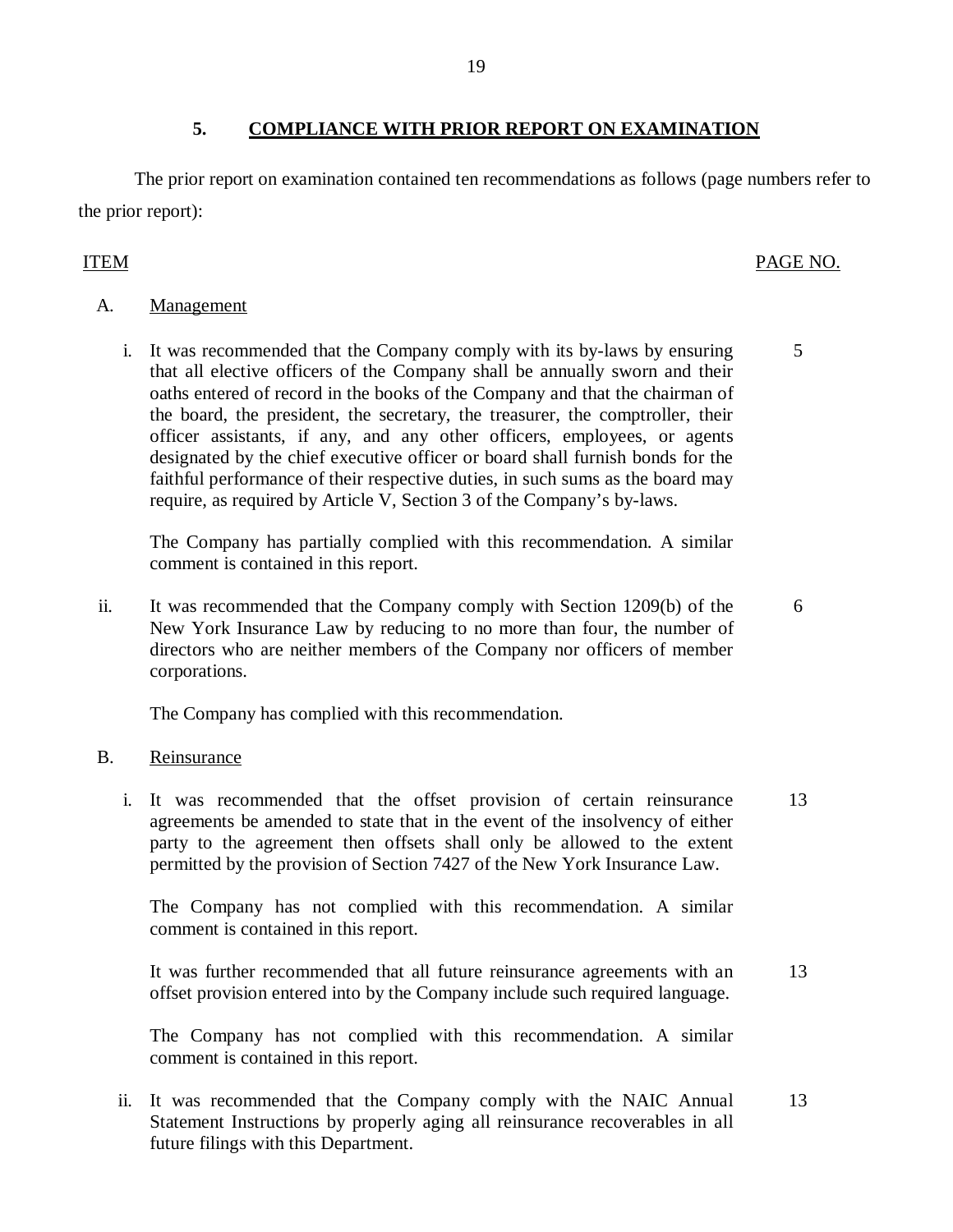#### ITEM PAGE NO.

The Company has complied with this recommendation.

- C. Accounts and Records
- i. It was recommended that the Company complete its record retention policy. 17

The Company has complied with this recommendation.

| It was also recommended that all retention periods be modified to comply    | 17 |
|-----------------------------------------------------------------------------|----|
| with the requirements of Department Regulation 152 and that records be kept |    |
| for the required periods.                                                   |    |

The Company has complied with this recommendation.

ii. It was recommended that the Company comply with SSAP No. 6, paragraph 18 7 by using the effective date for the determination of non-admitted premium for original and endorsement premiums.

The Company has complied with this recommendation.

iii. It was further recommended that the Company comply with SSAP No. 6, 18 paragraph 9 by non-admitting installment premiums when they are over 90 days past due.

The Company has complied with this recommendation

iv. Expense Limitations for Mutual Companies It was recommended that the Company comply with the management expense 18 limitations set forth in Section 4110(a) of the New York Insurance Law.

The Company has not complied with this recommendation. A similar comment is contained in this report.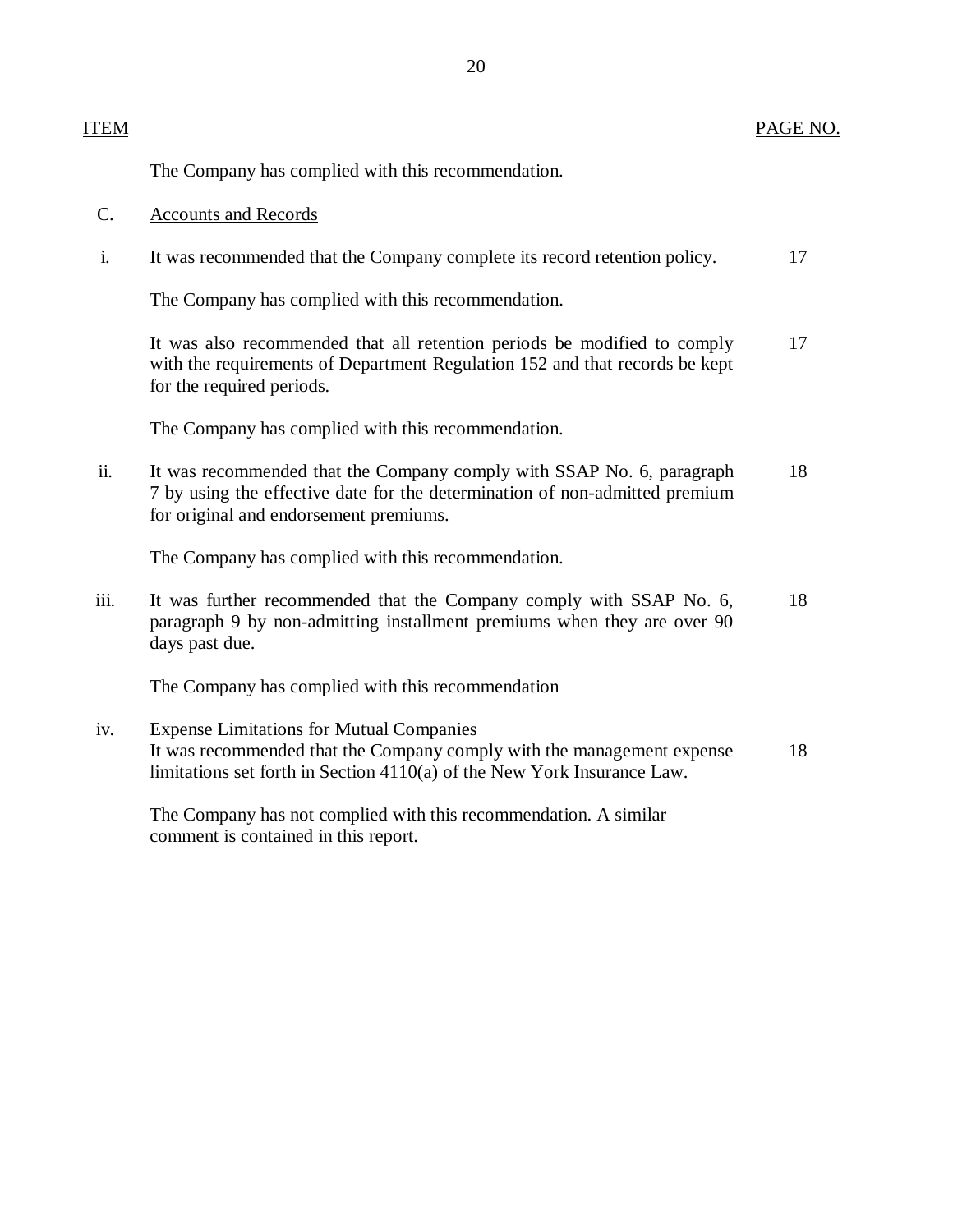#### **6. SUMMARY OF COMMENTS AND RECOMMENDATIONS**

#### <span id="page-22-0"></span>ITEM PAGE NO.

#### A. Management

5 It is recommended that the Company comply with Article V, Section 3 of its by-laws thereby ensuring that all elective officers of the Company are annually sworn and their oaths entered of record in the books of the Company.

### B. Reinsurance

- i. It is recommended that the Company include specific language from 10 Department Circular Letter No. 5 (1988) in all reinsurance contracts which make reference to a novation.
- ii. It is recommended that the offset provision of certain reinsurance 10 agreements be amended to state that in the event of the insolvency of either party to the agreement then offsets shall only be allowed to the extent permitted by the provision of Section 7427 of the New York Insurance Law.
- iii. It is further recommended that all future reinsurance agreements with an 10 offset provision entered into by the Company include such required language.

#### C. Accounts and Records

- i. It is recommended that the Company ensure that future engagement 13 letters with its independent certified public accountant include the five day notice requirement called for in Section 89.8(a) of Department Regulation No. 118.
- ii. It is recommended that the Company comply with the management 14 expense limitations set forth in Section 4110(a) of the New York Insurance Law.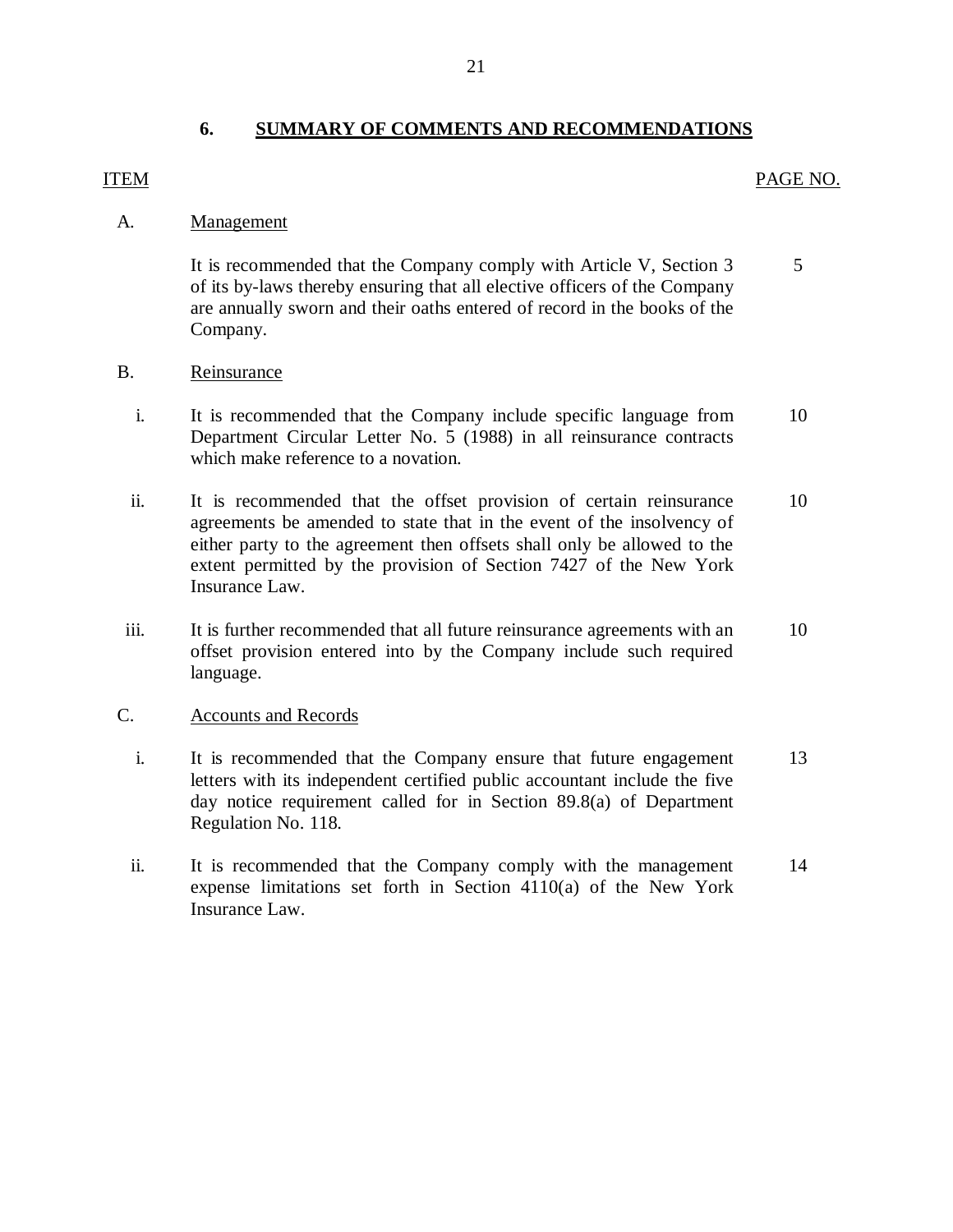Respectfully submitted,

Wayne Longmore Senior Insurance Examiner

STATE OF NEW YORK ) )ss: COUNTY OF ONEIDA )

Wayne Longmore, being duly sworn, deposes and says that the foregoing report, subscribed by

him, is true to the best of his knowledge and belief.

Wayne Longmore

Subscribed and sworn to before me

this day of , 2016.